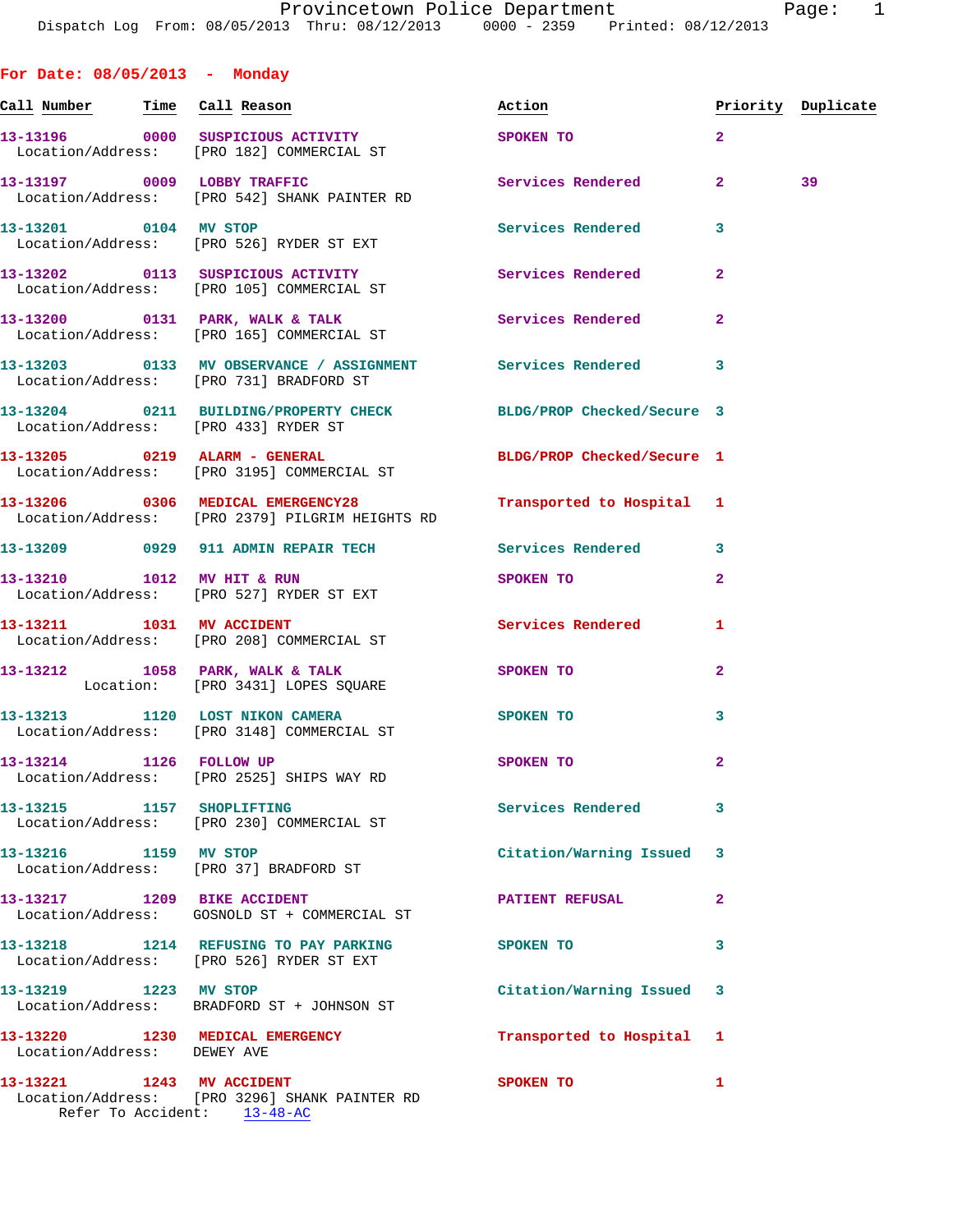|                                                     | Dispatch Log From: 08/05/2013 Thru: 08/12/2013 0000 - 2359 Printed: 08/12/2013                                | Provincetown Police Department Page: 2 |                |
|-----------------------------------------------------|---------------------------------------------------------------------------------------------------------------|----------------------------------------|----------------|
|                                                     | 13-13223 1308 MV STOP<br>Location/Address: [PRO 2489] BRADFORD ST                                             | <b>VERBAL WARNING</b>                  | 3              |
| 13-13224 1311 MV STOP<br>Location/Address: RYDER ST |                                                                                                               | Citation/Warning Issued 3              |                |
|                                                     | 13-13225 1321 MV STOP<br>Location/Address: [PRO 105] COMMERCIAL ST                                            | Citation/Warning Issued 3              |                |
|                                                     | 13-13226 1342 MV STOP<br>Location/Address: [PRO 1984] BRADFORD ST                                             | Citation/Warning Issued 3              |                |
|                                                     | 13-13227 1405 MV OBSERVANCE / ASSIGNMENT Services Rendered<br>Location/Address: [PRO 391] COMMERCIAL ST       |                                        | 3              |
|                                                     | 13-13228 1410 MV STOP<br>Location/Address: [PRO 861] COMMERCIAL ST                                            | Citation/Warning Issued 3              |                |
|                                                     | 13-13229 1505 MV OBSERVANCE / ASSIGNMENT Services Rendered 3<br>Location/Address: BRADFORD ST + HOWLAND ST    |                                        |                |
|                                                     | 13-13230 1529 ATTEMPT TO SERVE<br>Location/Address: [PRO 3093] OLD ANN PAGE WAY                               | <b>GONE ON ARRIVAL</b>                 | $\mathbf{2}$   |
|                                                     | 13-13235 1545 PARK, WALK & TALK<br>Location/Address: [PRO 539] SHANKPAINTER RD                                | Services Rendered 2                    |                |
|                                                     | 13-13231 1554 MV STOP<br>Location/Address: [PRO 1235] BRADFORD ST                                             | <b>VERBAL WARNING</b>                  | 3              |
|                                                     | 13-13232 1604 BUILDING/PROPERTY CHECK BLDG/PROP Checked/Secure 3<br>Location/Address: [PRO 357] COMMERCIAL ST |                                        |                |
|                                                     | 13-13233 1608 MV COMPLAINT<br>Location/Address: [PRO 187] COMMERCIAL ST                                       | Services Rendered                      | 2              |
|                                                     | 13-13234 1615 PARK, WALK & TALK 1988 Services Rendered<br>Location: [PRO 3431] LOPES SQUARE                   |                                        | $\mathbf{2}$   |
| Location/Address: [PRO 2521] ROUTE 6                | 13-13236 1623 MV DISABLED                                                                                     | Services Rendered                      | $\mathbf{2}$   |
| 13-13237 1629 COMPLAINT                             | Location/Address: [PRO 536] SHANK PAINTER RD                                                                  | <b>Services Rendered</b>               |                |
|                                                     | 13-13238 1639 PARK, WALK & TALK 1999 Services Rendered<br>Location/Address: [PRO 105] COMMERCIAL ST           |                                        | $\overline{2}$ |
|                                                     | 13-13239 1705 BUILDING/PROPERTY CHECK<br>Location/Address: [PRO 2483] COMMERCIAL ST                           | Services Rendered                      | 3              |
|                                                     | 13-13240 1709 ALARM - GENERAL<br>Location/Address: [PRO 1952] COMMERCIAL ST                                   | False Alarm                            | 1              |
|                                                     | 13-13241 1750 ASSIST CITIZEN<br>Location/Address: [PRO 542] SHANK PAINTER RD                                  | SPOKEN TO                              | 3              |
|                                                     | 13-13242 1756 FOUND EPI PEN<br>Location: [PRO 3431] LOPES SQUARE                                              | Services Rendered                      | 3              |
|                                                     | 13-13243 1803 MV OBSERVANCE / ASSIGNMENT Services Rendered<br>Location/Address: RYDER ST + BRADFORD ST        |                                        | 3              |
| 13-13244 1809 ANIMAL CALL                           | Location/Address: [PRO 542] SHANK PAINTER RD                                                                  | Services Rendered                      | 2              |
| 13-13245 1815 FRAUD                                 | Location/Address: [PRO 542] SHANK PAINTER RD                                                                  | Services Rendered                      | $\mathbf{2}$   |
|                                                     | 13-13246 1825 BIKE STOP<br>Location/Address: [PRO 3523] BRADFORD ST                                           | Citation/Warning Issued 3              |                |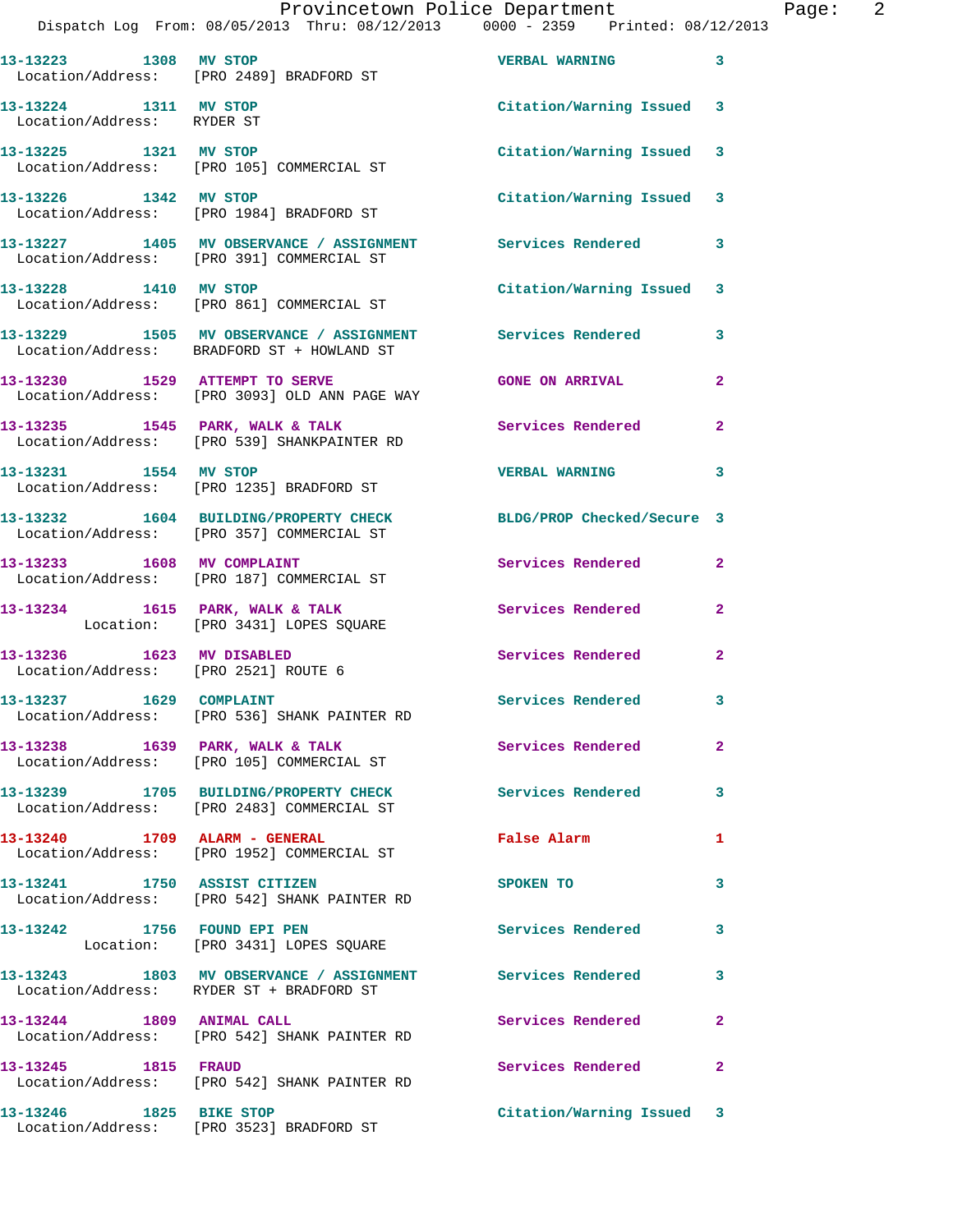Dispatch Log From: 08/05/2013 Thru: 08/12/2013 0000 - 2359 Printed: 08/12/2013

| 13-13248 1903 MV COMPLAINT<br>Location/Address: [PRO 57] BRADFORD ST |                                                                                          | SPOKEN TO                  | $\overline{a}$ |
|----------------------------------------------------------------------|------------------------------------------------------------------------------------------|----------------------------|----------------|
|                                                                      | 13-13249 1932 MV STOP<br>Location/Address: BRADFORD ST + WINTHROP ST                     | Citation/Warning Issued 3  |                |
| 13-13250 1941 MV STOP                                                | Location/Address: BRADFORD ST + PRINCE ST                                                | Citation/Warning Issued 3  |                |
| 13-13252 2016 BIKE STOP<br>Location/Address: [PRO 43] BRADFORD ST    |                                                                                          | <b>VERBAL WARNING</b>      | 3              |
| 13-13251 2019 COMPLAINT                                              | Location/Address: [PRO 433] RYDER ST EXT                                                 | SPOKEN TO                  | 3              |
| 13-13253 2021 FOLLOW UP                                              | Location/Address: [PRO 3670] SHANK PAINTER RD                                            | SPOKEN TO                  | $\overline{2}$ |
| 13-13254 2025 MV STOP<br>Location/Address: [PRO 2479] ROUTE 6        |                                                                                          | <b>VERBAL WARNING</b>      | 3              |
|                                                                      | 13-13259 2030 BUILDING/PROPERTY CHECK<br>Location/Address: [PRO 2206] COMMERCIAL ST      | BLDG/PROP Checked/Secure 3 |                |
|                                                                      | 13-13255 2031 MV STOP<br>Location/Address: BRADFORD ST + WINSLOW ST                      | Citation/Warning Issued 3  |                |
|                                                                      | 13-13256 2034 MEDICAL EMERGENCY<br>Location/Address: [PRO 210] COMMERCIAL ST             | <b>Services Rendered</b>   | 1              |
|                                                                      | 13-13258 2143 SUSPICIOUS ACTIVITY<br>Location/Address: [PRO 3741] COMMERCIAL ST          | Investigated               | $\overline{2}$ |
|                                                                      | 13-13260 2150 BUILDING/PROPERTY CHECK<br>Location/Address: [PRO 175] COMMERCIAL ST       | BLDG/PROP Checked/Secure 3 |                |
| 13-13261 2155 MV STOP                                                | Location/Address: ALLERTON ST + BRADFORD ST                                              | <b>VERBAL WARNING</b>      | 3              |
|                                                                      | 13-13262 2202 LOST SMALL GREY PURSE<br>Location/Address: [PRO 542] SHANK PAINTER RD      | <b>Services Rendered</b>   | 3              |
|                                                                      | 13-13263 2204 ALARM - GENERAL<br>Location/Address: [PRO 455] COMMERCIAL ST               | False Alarm                | 1              |
|                                                                      | 13-13264 2208 BUILDING/PROPERTY CHECK<br>Location/Address: [PRO 516] RACE POINT RD       | BLDG/PROP Checked/Secure 3 |                |
| 13-13267 2252 MV ACCIDENT                                            | Location/Address: [PRO 526] RYDER ST EXT                                                 | <b>Services Rendered</b>   | 1              |
|                                                                      | 13-13266 2309 BUILDING/PROPERTY CHECK<br>Location/Address: [PRO 530] SHANKPAINTER RD     | BLDG/PROP Checked/Secure 3 |                |
|                                                                      | 13-13268 2318 BUILDING/PROPERTY CHECK<br>Location/Address: [PRO 440] HARRY KEMP WAY      | BLDG/PROP Checked/Secure 3 |                |
| 13-13269 2332 MV STOP                                                | Location/Address: BRADFORD ST + CONANT ST                                                | <b>VERBAL WARNING</b>      | 3              |
| Location/Address: [PRO 444] HIGH POLE                                | 13-13270 2334 BUILDING/PROPERTY CHECK                                                    | BLDG/PROP Checked/Secure 3 |                |
|                                                                      | 13-13273 2347 MV OBSERVANCE / ASSIGNMENT<br>Location/Address: HIGH POLE HL + BRADFORD ST | Services Rendered          | 3              |
| For Date: $08/06/2013$ - Tuesday                                     |                                                                                          |                            |                |

**13-13275 0014 BUILDING/PROPERTY CHECK BLDG/PROP Checked/Secure 3**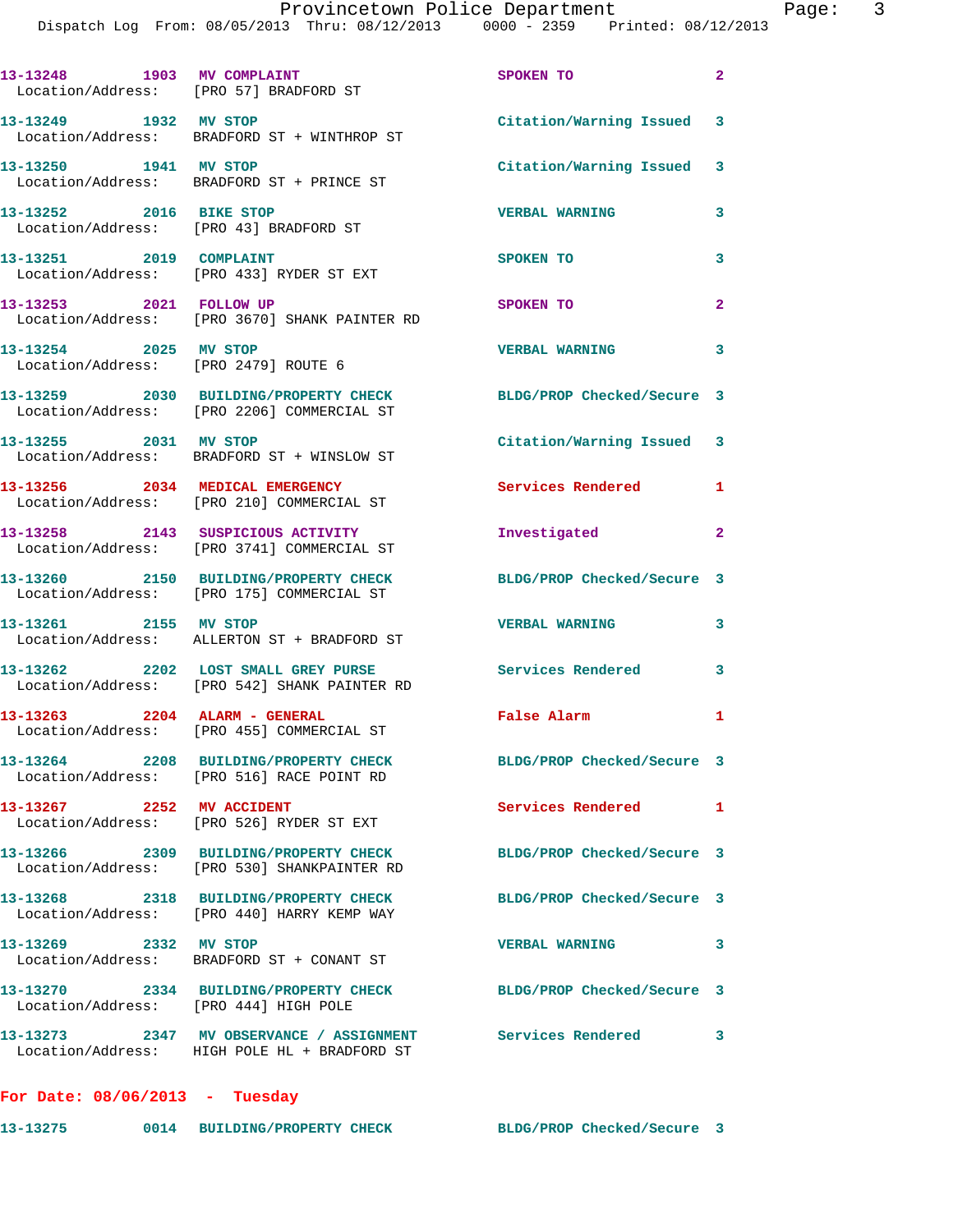|                                       |                                                                                        | Provincetown Police Department<br>Dispatch Log From: 08/05/2013 Thru: 08/12/2013 0000 - 2359 Printed: 08/12/2013 | Page: 4           |  |
|---------------------------------------|----------------------------------------------------------------------------------------|------------------------------------------------------------------------------------------------------------------|-------------------|--|
|                                       | Location/Address: [PRO 2898] JEROME SMITH RD                                           |                                                                                                                  |                   |  |
|                                       | Location/Address: RYDER ST + BRADFORD ST                                               | 13-13277 0022 MV OBSERVANCE / ASSIGNMENT Services Rendered 3                                                     |                   |  |
|                                       | 13-13278 0037 NOISE COMPLAINT<br>Location/Address: [PRO 3670] SHANK PAINTER RD         | No Action Required 3                                                                                             |                   |  |
|                                       | Location: [PRO 3431] LOPES SQUARE                                                      | 13-13279 0048 PARK, WALK & TALK Services Rendered 2                                                              |                   |  |
|                                       | 13-13280 0049 PARK, WALK & TALK<br>Location: [PRO 3431] LOPES SQUARE                   | <b>Services Rendered</b><br>$\mathbf{2}$                                                                         |                   |  |
|                                       | Location: [PRO 3431] LOPES SQUARE                                                      | 13-13281 0051 PARK, WALK & TALK Services Rendered 2                                                              |                   |  |
|                                       | 13-13282 0107 DISTURBANCE<br>Location/Address: [PRO 399] COMMERCIAL ST                 | <b>Services Rendered</b><br>1                                                                                    |                   |  |
| 13-13291 0120 GENERAL INFO            |                                                                                        | Services Rendered 3                                                                                              |                   |  |
|                                       | 13-13283 0133 BUILDING/PROPERTY CHECK<br>Location/Address: [PRO 2483] COMMERCIAL ST    | BLDG/PROP Checked/Secure 3                                                                                       |                   |  |
|                                       | 13-13284 0142 LOBBY TRAFFIC<br>Location/Address: [PRO 542] SHANK PAINTER RD            | Services Rendered 2                                                                                              | $12 \overline{ }$ |  |
| Location/Address: [PRO 444] HIGH POLE |                                                                                        | 13-13285 0150 BUILDING/PROPERTY CHECK BLDG/PROP Checked/Secure 3                                                 |                   |  |
|                                       | 13-13286 0155 BUILDING/PROPERTY CHECK<br>Location/Address: [PRO 3155] COMMERCIAL ST    | BLDG/PROP Checked/Secure 3                                                                                       |                   |  |
|                                       | 13-13287 0220 BUILDING/PROPERTY CHECK<br>Location/Address: [PRO 488] MAYFLOWER AVE     | BLDG/PROP Checked/Secure 3                                                                                       |                   |  |
|                                       | Location/Address: [PRO 569] WINSLOW ST                                                 | 13-13288 0222 BUILDING/PROPERTY CHECK BLDG/PROP Checked/Secure 3                                                 |                   |  |
|                                       | Location/Address: [PRO 16] MAYFLOWER AVE                                               | 13-13289 0223 BUILDING/PROPERTY CHECK BLDG/PROP Checked/Secure 3                                                 |                   |  |
| Location/Address: [PRO 3287] ROUTE 6  |                                                                                        | 13-13290 0249 BUILDING/PROPERTY CHECK BLDG/PROP Checked/Secure 3                                                 |                   |  |
|                                       | 13-13292 0343 BUILDING/PROPERTY CHECK<br>Location/Address: [PRO 1638] COMMERCIAL ST    | BLDG/PROP Checked/Secure 3                                                                                       |                   |  |
|                                       | 13-13293 0434 ALARM - GENERAL<br>Location/Address: [PRO 3195] COMMERCIAL ST            | BLDG/PROP Checked/Secure 1                                                                                       |                   |  |
|                                       | 13-13294 0438 BUILDING/PROPERTY CHECK<br>Location/Address: [PRO 3030] TIN PAN ALLEY RD | BLDG/PROP Checked/Secure 3                                                                                       |                   |  |
|                                       | Location/Address: [PRO 2898] JEROME SMITH RD                                           | 13-13295 0444 BUILDING/PROPERTY CHECK BLDG/PROP Checked/Secure 3                                                 |                   |  |
|                                       | 13-13296 0448 BUILDING/PROPERTY CHECK<br>Location/Address: [PRO 1778] SHANKPAINTER RD  | BLDG/PROP Checked/Secure 3                                                                                       |                   |  |
|                                       | 13-13297 0531 WELL BEING CHECK<br>Location/Address: [PRO 542] SHANK PAINTER RD         | Could Not Locate<br>3                                                                                            |                   |  |
| Location/Address: SHIPS WAY RD        | 13-13298 0720 POSSIBLE LOOSE DOG                                                       | Services Rendered<br>$\mathbf{2}$                                                                                |                   |  |
|                                       | Location/Address: [PRO 2481] TREMONT ST                                                | 13-13299 0744 BUILDING/PROPERTY CHECK BLDG/PROP Checked/Secure 3                                                 |                   |  |
| 13-13300 0751 FOLLOW UP               |                                                                                        | Services Rendered 2                                                                                              |                   |  |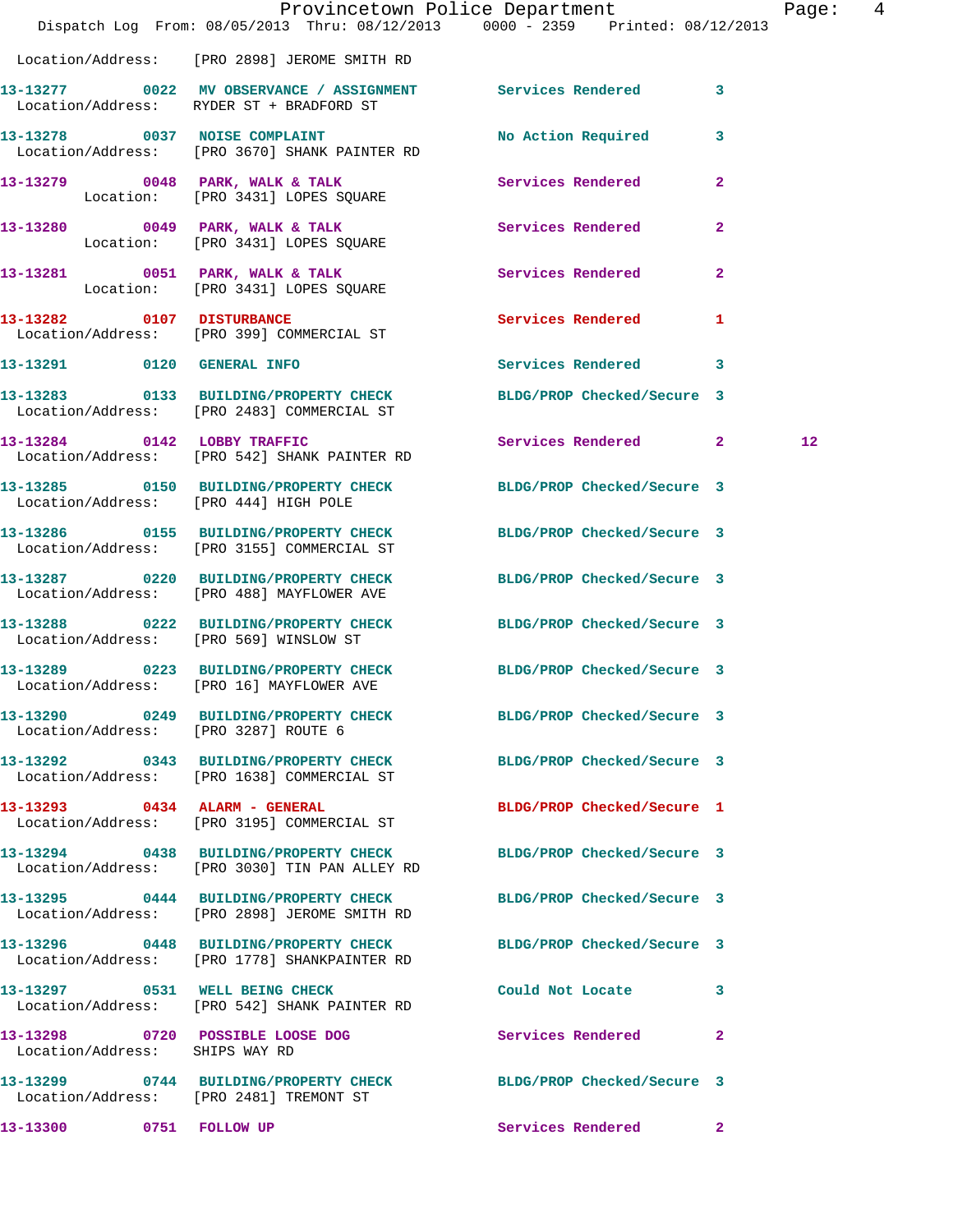|                                                                 | Provincetown Police Department<br>Dispatch Log From: 08/05/2013 Thru: 08/12/2013 0000 - 2359 Printed: 08/12/2013 |                          |                |
|-----------------------------------------------------------------|------------------------------------------------------------------------------------------------------------------|--------------------------|----------------|
|                                                                 | Location/Address: [PRO 1564] CONWELL ST                                                                          |                          |                |
|                                                                 | 13-13301 0751 BIKE GENERAL<br>Location/Address: [PRO 105] COMMERCIAL ST                                          | Services Rendered        | $\overline{2}$ |
| 13-13302 0804 MV DISABLED                                       | Location/Address: COURT ST + COMMERCIAL ST                                                                       | Services Rendered        | $\overline{a}$ |
|                                                                 | 13-13303 0858 DRINKING IN PLAYGROUND Services Rendered<br>Location/Address: [PRO 488] MAYFLOWER AVE              |                          | 3              |
|                                                                 | 13-13304 0915 ASSIST AGENCY / MUTUAL AID Services Rendered<br>Location/Address: [PRO 106] COMMERCIAL ST          |                          | 3              |
|                                                                 | 13-13305 1007 STREET SWEEPING TOWS<br>Location/Address: [PRO 2137] COMMERCIAL ST                                 | <b>Vehicle Towed</b>     | 3              |
|                                                                 | 13-13306 1022 MEDICAL EMERGENCY<br>Location/Address: [PRO 57] BRADFORD ST                                        | <b>PATIENT REFUSAL</b>   | 1              |
|                                                                 | 13-13307 1044 LOST SHOULDER BAG<br>Location/Address: [PRO 542] SHANK PAINTER RD                                  | Services Rendered        | 3              |
|                                                                 | 13-13308 1046 MV OBSERVANCE / ASSIGNMENT Services Rendered<br>Location/Address: HIGH POLE HL + BRADFORD ST       |                          | 3              |
| Location/Address: PRINCE ST                                     | 13-13309 1057 PARKING COMPLAINT / GENERAL VERBAL WARNING                                                         |                          | 3              |
|                                                                 | 13-13310 1114 PARKING COMPLAINT / GENERAL Services Rendered<br>Location/Address: [PRO 3771] COMMERCIAL ST        |                          | 3              |
|                                                                 | 13-13312 1120 PARK, WALK & TALK<br>Location/Address: [PRO 105] COMMERCIAL ST                                     | Services Rendered        | $\overline{a}$ |
| Location/Address: BRADFORD ST EXT                               | 13-13311 1123 MV OBSERVANCE / ASSIGNMENT Services Rendered                                                       |                          | 3              |
|                                                                 | 13-13313 1207 ALARM - GENERAL<br>Location/Address: [PRO 1323] COMMERCIAL ST                                      | <b>Services Rendered</b> | 1              |
| 13-13314 1220 BIKE GENERAL                                      | Location/Address: BRADFORD ST + COURT ST                                                                         | <b>VERBAL WARNING</b>    | $\mathbf{2}$   |
| 13-13315 1247 LOST IPHONE                                       | Location/Address: [PRO 105] COMMERCIAL ST                                                                        | <b>Services Rendered</b> | 3              |
| 13-13316 1321 COMPLAINT<br>Location/Address: [PRO 504] PEARL ST |                                                                                                                  | <b>Services Rendered</b> | 3              |
| 13-13317 1338 FOUND KEY                                         | Location: [PRO 3431] LOPES SQUARE                                                                                | Services Rendered        | 3              |
|                                                                 | 13-13318 1339 LOST/STOLEN CAMERA<br>Location/Address: [PRO 526] RYDER ST EXT                                     | <b>Services Rendered</b> | 3              |
|                                                                 | 13-13319 1342 MEDICAL EMERGENCY<br>Location/Address: [PRO 106] COMMERCIAL ST                                     | Transported to Hospital  | 1              |
|                                                                 | 13-13320 1348 FOUND REAL ESTATE LICENSE Services Rendered<br>Location/Address: [PRO 3259] MACMILLAN WHARF        |                          | 3              |
| 13-13321 1406 MISSING DOG                                       | Location/Address: [PRO 830] COMMERCIAL ST                                                                        | Services Rendered        | $\mathbf{2}$   |
|                                                                 | 13-13322 1453 MV ACCIDENT, MINOR<br>Location/Address: [PRO 686] ATLANTIC AVE                                     | Services Rendered        | 1              |
| 13-13323 1454 MV COMPLAINT                                      |                                                                                                                  | <b>GONE ON ARRIVAL</b>   | $\mathbf{2}$   |

Location/Address: [PRO 99] COMMERCIAL ST

Page:  $5<sub>13</sub>$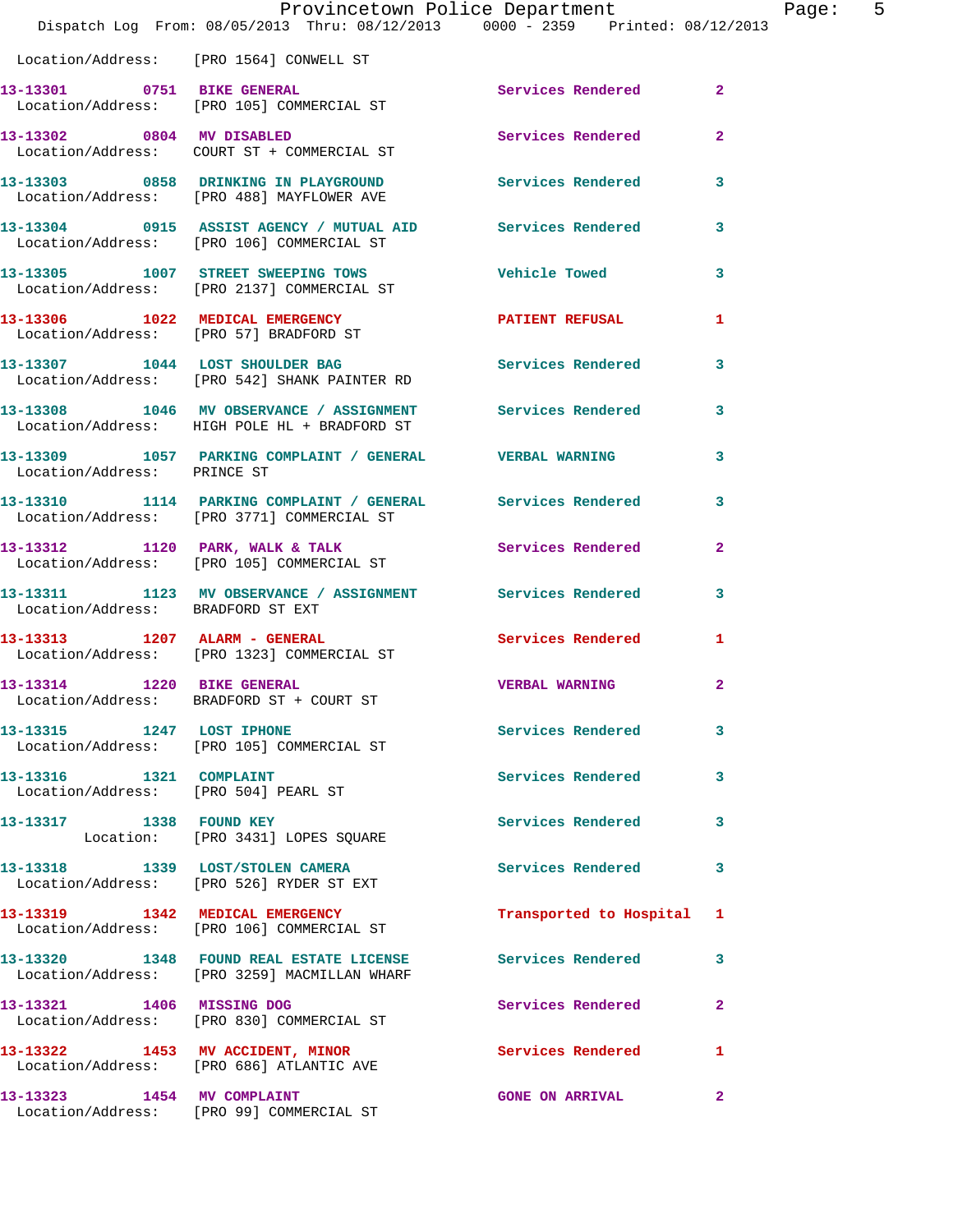|                                                               | Provincetown Police Department<br>Dispatch Log From: 08/05/2013 Thru: 08/12/2013   0000 - 2359   Printed: 08/12/2013 |                            | Page: 6      |
|---------------------------------------------------------------|----------------------------------------------------------------------------------------------------------------------|----------------------------|--------------|
|                                                               | 13-13324 1521 MEDICAL EMERGENCY Transported to Hospital 1<br>Location/Address: [PRO 3593] COMMERCIAL ST              |                            |              |
|                                                               | 13-13325 1539 BUILDING/PROPERTY CHECK Services Rendered 3<br>Location/Address: [PRO 440] HARRY KEMP WAY              |                            |              |
|                                                               | 13-13326 1548 BUILDING/PROPERTY CHECK BLDG/PROP Checked/Secure 3<br>Location/Address: [PRO 571] ALDEN ST             |                            |              |
|                                                               | 13-13327 1548 MV OBSERVANCE / ASSIGNMENT Services Rendered 3<br>Location/Address: [PRO 1366] CONWELL ST              |                            |              |
| Location/Address: [PRO 80] CARVER ST                          | 13-13330 1601 LOST GERMAN DRIVER'S LIC Services Rendered 3                                                           |                            |              |
| Location/Address: ROUTE 6                                     | 13-13328 1602 MV OBSERVANCE / ASSIGNMENT Services Rendered 3                                                         |                            |              |
|                                                               | 13-13329 1608 PARK, WALK & TALK 1988 Services Rendered 2<br>Location/Address: [PRO 105] COMMERCIAL ST                |                            |              |
|                                                               | 13-13331 1623 BUILDING/PROPERTY CHECK BLDG/PROP Checked/Secure 3<br>Location/Address: BRADFORD ST + HOWLAND ST       |                            |              |
|                                                               | 13-13332 1624 MV OBSERVANCE / ASSIGNMENT Services Rendered 3<br>Location/Address: BRADFORD ST + HOWLAND ST           |                            |              |
|                                                               | 13-13334 1630 GENERAL INFO                                                                                           | Services Rendered 3        |              |
|                                                               | 13-13333 1631 MV STOP<br>Location/Address: BRADFORD ST + CONANT ST                                                   | <b>VERBAL WARNING</b>      | 3            |
|                                                               | 13-13335 1652 LOST WALLET<br>Location/Address: [PRO 2007] COMMERCIAL ST                                              | Services Rendered 3        |              |
| Location/Address: COMMERCIAL ST                               | 13-13336 1652 PARK, WALK & TALK 1988 Services Rendered                                                               |                            | $\mathbf{2}$ |
| 13-13337 1709 MV STOP                                         | Location/Address: [PRO 525] COMMERCIAL ST                                                                            | VERBAL WARNING 3           |              |
|                                                               | 13-13338 1729 BUILDING/PROPERTY CHECK<br>Location/Address: [PRO 2206] COMMERCIAL ST                                  | BLDG/PROP Checked/Secure 3 |              |
|                                                               | 13-13339 1732 SMELL OF SMOKE<br>Location/Address: [PRO 3349] HARRY KEMP WAY                                          | Unfounded                  | $\mathbf{2}$ |
|                                                               | 13-13340 1734 LOST BLACK PURSE<br>Location/Address: [PRO 542] SHANK PAINTER RD                                       | Services Rendered 3        |              |
| 13-13341 1737 MV COMPLAINT                                    | Location/Address: [PRO 2539] RYDER ST                                                                                | SPOKEN TO                  | $\mathbf{2}$ |
|                                                               | 13-13343 1814 BUILDING/PROPERTY CHECK Services Rendered<br>Location/Address: [PRO 2206] COMMERCIAL ST                |                            | 3            |
| 13-13344 1835 MV STOP                                         | Location/Address: [PRO 2519] ROUTE 6                                                                                 | <b>VERBAL WARNING</b>      | 3            |
|                                                               | 13-13345 1843 911 GENERAL<br>Location/Address: [PRO 515] RACE POINT RD                                               | Services Rendered          | 1            |
|                                                               | 13-13346 1854 MV OBSERVANCE / ASSIGNMENT Services Rendered 3<br>Location/Address: [PRO 3670] SHANK PAINTER RD        |                            |              |
| 13-13347 1859 MV STOP<br>Location/Address: [PRO 2518] ROUTE 6 |                                                                                                                      | Citation/Warning Issued 3  |              |
|                                                               | 13-13349 1906 PARK, WALK & TALK                                                                                      | Services Rendered 2        |              |

Location/Address: [PRO 165] COMMERCIAL ST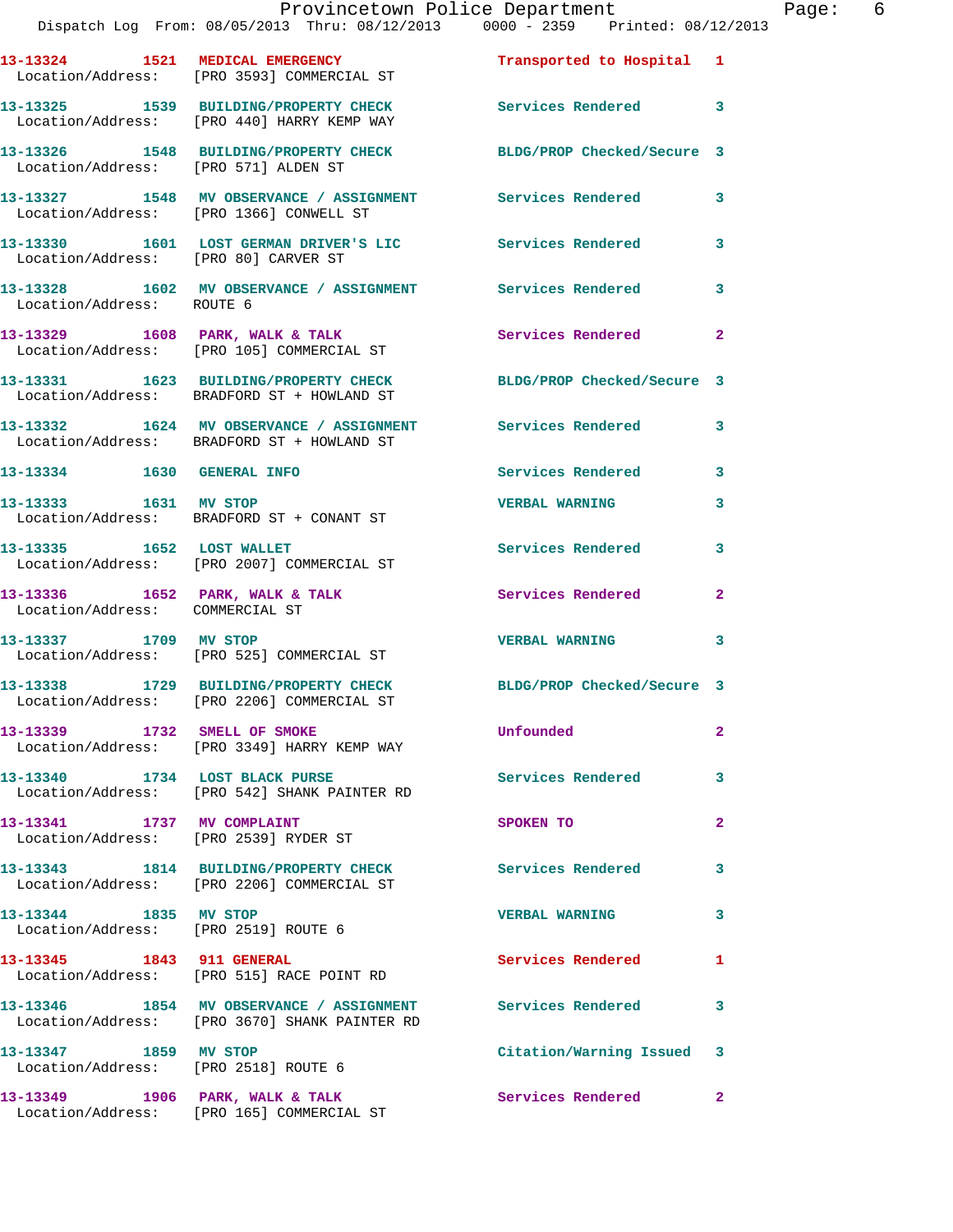|                                        | Provincetown Police Department Fage: 7<br>Dispatch Log From: 08/05/2013 Thru: 08/12/2013 0000 - 2359 Printed: 08/12/2013 |                            |              |
|----------------------------------------|--------------------------------------------------------------------------------------------------------------------------|----------------------------|--------------|
|                                        | 13-13351 1920 PARKING COMPLAINT / GENERAL Services Rendered 3<br>Location/Address: [PRO 1892] SHANK PAINTER RD           |                            |              |
|                                        | 13-13350 1921 BUILDING/PROPERTY CHECK BLDG/PROP Checked/Secure 3<br>Location/Address: [PRO 2483] COMMERCIAL ST           |                            |              |
|                                        | 13-13352 1943 LARCENY / FORGERY / FRAUD Peace Restored<br>Location/Address: [PRO 2750] COMMERCIAL ST                     |                            | 2            |
|                                        | 13-13353 1956 MV COMPLAINT<br>Location/Address: [PRO 3456] RYDER ST EXT                                                  | Services Rendered          | $\mathbf{2}$ |
|                                        | 13-13354     1957   COMPLAINT - STREET PERFORMERS     Services Rendered<br>Location/Address:   [PRO 182] COMMERCIAL ST   |                            | $\mathbf{3}$ |
|                                        | 13-13355 2022 SERVICE CALL<br>Location/Address: [PRO 3432] COMMERCIAL ST                                                 | <b>SPOKEN TO</b>           | 3            |
| Location/Address: COMMERCIAL ST        | 13-13356 2037 COMPLAINT - STREET PERFORMERS SPOKEN TO                                                                    |                            | 3            |
|                                        | 13-13357 2045 BUILDING/PROPERTY CHECK BLDG/PROP Checked/Secure 3<br>Location/Address: [PRO 1778] SHANKPAINTER RD         |                            |              |
|                                        | 13-13358 2056 BUILDING/PROPERTY CHECK BLDG/PROP Checked/Secure 3<br>Location/Address: [PRO 16] BRADFORD ST               |                            |              |
| Location/Address: [PRO 569] WINSLOW ST | 13-13359 2105 BUILDING/PROPERTY CHECK Services Rendered                                                                  |                            | 3            |
| Location/Address: COMMERCIAL ST        | 13-13366 2107 COMPLAINT - STREET PERFORMERS Services Rendered 3                                                          |                            |              |
|                                        | 13-13360 2113 HAZARDS<br>Location/Address: SANDY HILL LN + ROUTE 6                                                       | Services Rendered          | $\mathbf{2}$ |
| 13-13361 2114 HAZARDS                  | Location/Address: [PRO 2521] ROUTE 6                                                                                     | Removed Hazard             | $\mathbf{2}$ |
|                                        | 13-13362 2117 MEDICAL EMERGENCY<br>Location/Address: CONANT ST + COMMERCIAL ST                                           | Transported to Hospital 1  |              |
| Location/Address: [PRO 3287] ROUTE 6   | 13-13363 2125 BUILDING/PROPERTY CHECK                                                                                    | BLDG/PROP Checked/Secure 3 |              |
|                                        | 13-13364 2126 BUILDING/PROPERTY CHECK BLDG/PROP Checked/Secure 3<br>Location/Address: [PRO 175] COMMERCIAL ST            |                            |              |
|                                        | 13-13365 2135 BUILDING/PROPERTY CHECK<br>Location/Address: [PRO 1638] COMMERCIAL ST                                      | BLDG/PROP Checked/Secure 3 |              |
|                                        | 13-13367 2148 PARK, WALK & TALK<br>Location/Address: [PRO 105] COMMERCIAL ST                                             | Services Rendered          | $\mathbf{2}$ |
| 13-13368 2159 MV STOP                  | Location/Address: BRADFORD ST + JOHNSON ST                                                                               | <b>VERBAL WARNING</b>      | 3            |
|                                        | 13-13369 2217 COMPLAINT - STREET PERFORMERS Services Rendered<br>Location/Address: [PRO 3065] COMMERCIAL ST              |                            | 3            |
| 13-13370 2226 MV STOP                  | Location/Address: [PRO 3296] SHANK PAINTER RD                                                                            | <b>VERBAL WARNING</b>      | 3            |
|                                        | 13-13371 2239 COMPLAINT - STREET PERFORMERS Services Rendered<br>Location/Address: [PRO 3065] COMMERCIAL ST              |                            | 3            |
| 13-13372 2254 ASSIST CITIZEN           | Location/Address: [PRO 1006] NELSON AVE                                                                                  | Services Rendered          | 3            |
|                                        | 13-13373 2300 BUILDING/PROPERTY CHECK BLDG/PROP Checked/Secure 3                                                         |                            |              |

Location/Address: [PRO 530] SHANKPAINTER RD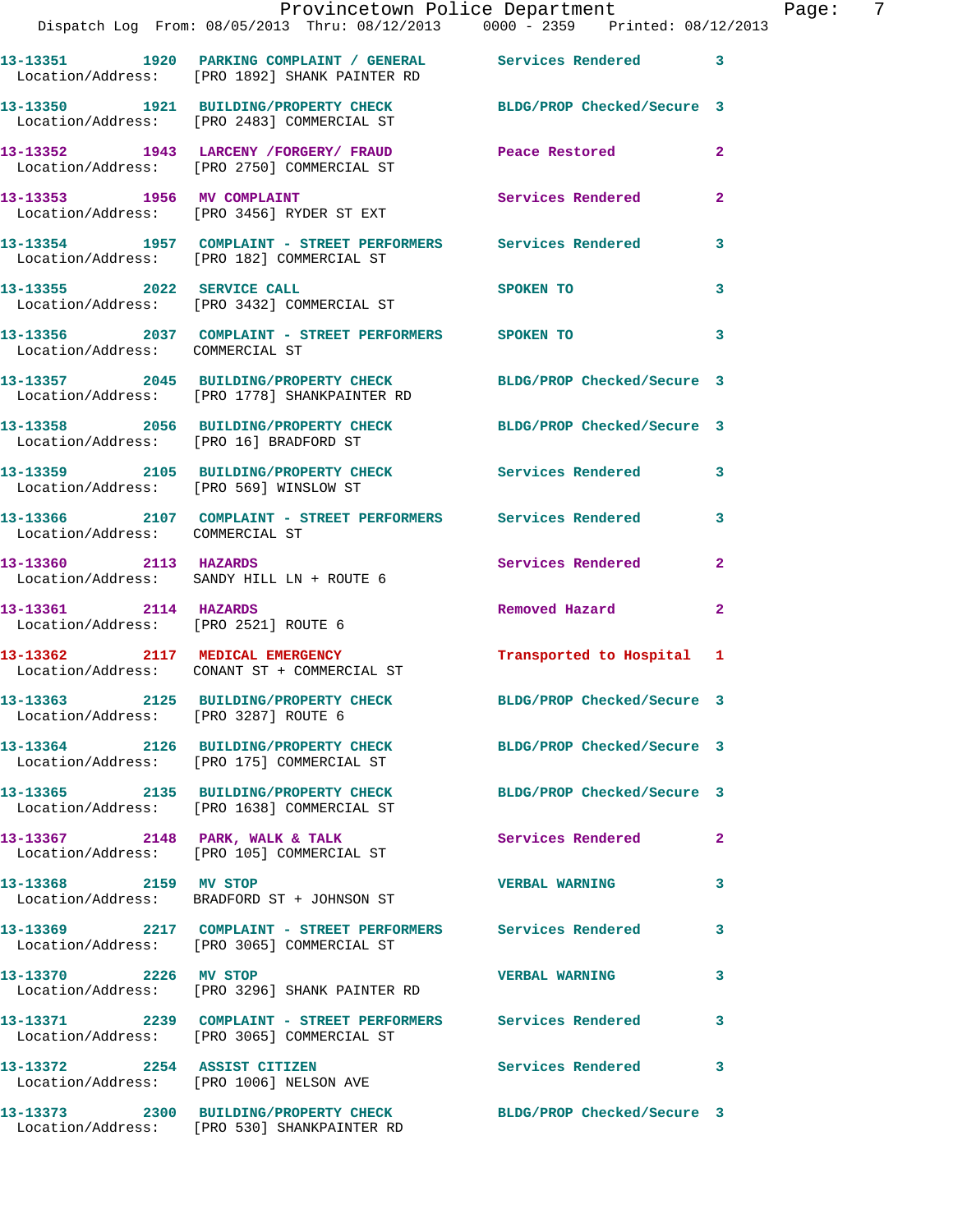| 13-13387 0047 DISTURBANCE          |                                                                                                                       | No Action Required 1      |                         |
|------------------------------------|-----------------------------------------------------------------------------------------------------------------------|---------------------------|-------------------------|
|                                    | 13-13386 0045 PARK, WALK & TALK 1999 No Action Required<br>Location: [PRO 3431] LOPES SQUARE                          |                           | $\mathbf{2}$            |
|                                    | 13-13385 0043 BUILDING/PROPERTY CHECK BLDG/PROP Checked/Secure 3<br>Location/Address: [PRO 444] HIGH POLE             |                           |                         |
|                                    | 13-13384 0027 MV STOP<br>Location/Address: ROUTE 6 + CONWELL ST                                                       | Citation/Warning Issued 3 |                         |
| Location/Address: HOWLAND ST       | 13-13383 0017 MV OBSERVANCE / ASSIGNMENT No Action Required                                                           |                           | $\overline{\mathbf{3}}$ |
| 13-13382 0012 MV STOP              | Location/Address: CONWAY ST + OLD ANN PAGE WAY                                                                        | <b>VERBAL WARNING</b>     | 3                       |
|                                    | 13-13381 0010 MV OBSERVANCE / ASSIGNMENT No Action Required<br>Location/Address: [PRO 2818] CONWELL ST                |                           | $\mathbf{3}$            |
|                                    | 13-13379 0000 MV STOP<br>Location/Address: [PRO 43] BRADFORD ST                                                       | <b>VERBAL WARNING</b>     | $\mathbf{3}$            |
| For Date: $08/07/2013$ - Wednesday |                                                                                                                       |                           |                         |
|                                    | 13-13380 2359 MV OBSERVANCE / ASSIGNMENT No Action Required<br>Location/Address: SHANK PAINTER RD + CAPTAIN BERTIE RD |                           | $\mathbf{3}$            |
|                                    | 13-13377 2343 NOISE COMPLAINT<br>Location/Address: [PRO 3276] COMMERCIAL ST                                           | SPOKEN TO                 | 3                       |
|                                    | 13-13376 2337 MV STOP<br>Location/Address: BRADFORD ST + CENTER ST                                                    | <b>VERBAL WARNING</b>     | 3                       |
|                                    | 13-13375 2327 MV OBSERVANCE / ASSIGNMENT No Action Required 3<br>Location/Address: RYDER ST + BRADFORD ST             |                           |                         |
|                                    | 13-13374 2316 MV STOP<br>Location/Address: CONWAY ST + BRADFORD ST                                                    | Citation/Warning Issued 3 |                         |
|                                    | Provincetown Police Department<br>Dispatch Log From: 08/05/2013 Thru: 08/12/2013 0000 - 2359 Printed: 08/12/2013      |                           |                         |

 Location/Address: [PRO 208] COMMERCIAL ST 13-13388 0054 PARK, WALK & TALK **No Action Required** 2

 Location: [PRO 3431] LOPES SQUARE **13-13389 0055 PARK, WALK & TALK No Action Required 2** 

 Location: [PRO 3431] LOPES SQUARE **13-13390 0100 TRAFFIC CONTROL Services Rendered 3**  Location/Address: [PRO 2832] COMMERCIAL ST

**13-13391 0134 MV STOP VERBAL WARNING 3**  Location/Address: MAYFLOWER AVE + COMMERCIAL ST

**13-13392 0146 BUILDING/PROPERTY CHECK BLDG/PROP Checked/Secure 3**  Location/Address: [PRO 571] ALDEN ST

**13-13393 0153 BUILDING/PROPERTY CHECK BLDG/PROP Checked/Secure 3** 

**13-13395 0200 BUILDING/PROPERTY CHECK BLDG/PROP Checked/Secure 3** 

 Location/Address: [PRO 3155] COMMERCIAL ST **13-13394 0153 BUILDING/PROPERTY CHECK BLDG/PROP Checked/Secure 3**  Location/Address: [PRO 3259] MACMILLAN

Location/Address: [PRO 516] RACE POINT RD

**13-13396 0213 BUILDING/PROPERTY CHECK BLD/PROP CHECKED UNSECUR 3**  Location/Address: [PRO 488] MAYFLOWER AVE

**13-13397 0254 BUILDING/PROPERTY CHECK BLDG/PROP Checked/Secure 3** 

Page: 8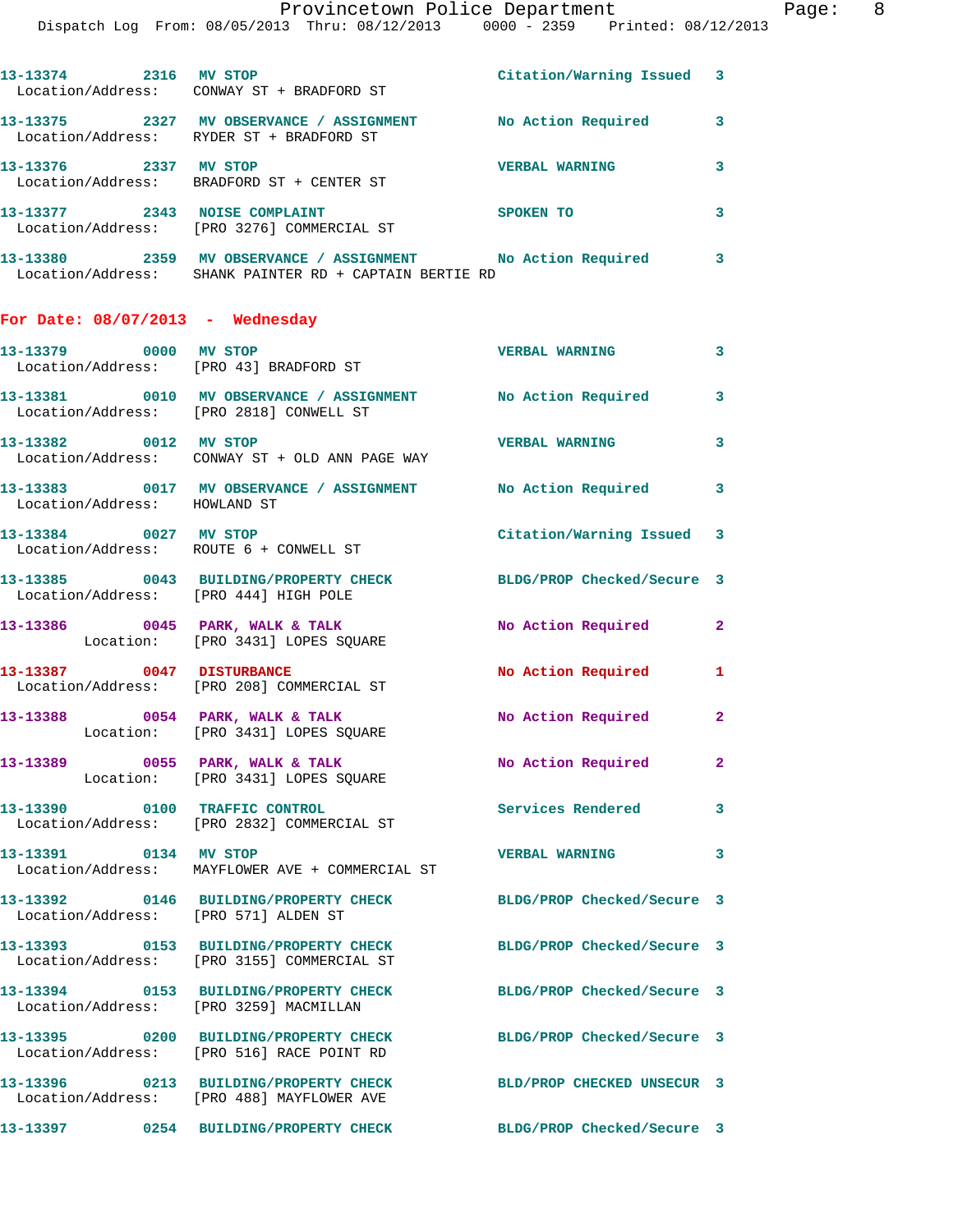|                                      | Provincetown Police Department<br>Dispatch Log From: 08/05/2013 Thru: 08/12/2013 0000 - 2359 Printed: 08/12/2013  |                            |              | Page: | 9 |
|--------------------------------------|-------------------------------------------------------------------------------------------------------------------|----------------------------|--------------|-------|---|
| Location/Address: [PRO 3287] ROUTE 6 |                                                                                                                   |                            |              |       |   |
|                                      | 13-13398 0303 NOISE COMPLAINT<br>Location/Address: [PRO 2483] COMMERCIAL ST                                       | SPOKEN TO                  | 3            |       |   |
|                                      | 13-13399 0305 BUILDING/PROPERTY CHECK BLDG/PROP Checked/Secure 3<br>Location/Address: [PRO 3030] TIN PAN ALLEY RD |                            |              |       |   |
|                                      | 13-13400 0355 BUILDING/PROPERTY CHECK<br>Location/Address: [PRO 545] SHANKPAINTER RD                              | BLDG/PROP Checked/Secure 3 |              |       |   |
| Location/Address: [PRO 3287] ROUTE 6 | 13-13401 0501 BUILDING/PROPERTY CHECK BLDG/PROP Checked/Secure 3                                                  |                            |              |       |   |
|                                      | 13-13402 0506 BUILDING/PROPERTY CHECK BLDG/PROP Checked/Secure 3<br>Location/Address: [PRO 1646] WINSLOW ST       |                            |              |       |   |
|                                      | 13-13403 0508 BUILDING/PROPERTY CHECK<br>Location/Address: [PRO 1778] SHANKPAINTER RD                             | BLDG/PROP Checked/Secure 3 |              |       |   |
|                                      | 13-13404 0527 MV OBSERVANCE / ASSIGNMENT<br>Location/Address: BRADFORD ST + STANDISH ST                           | No Action Required 3       |              |       |   |
|                                      | 13-13405 0558 LOBBY TRAFFIC<br>Location/Address: [PRO 542] SHANK PAINTER RD                                       | Services Rendered 2        |              | 25    |   |
|                                      | 13-13406 0559 BUILDING/PROPERTY CHECK BLDG/PROP Checked/Secure 3<br>Location/Address: [PRO 3163] WINTHROP ST      |                            |              |       |   |
|                                      | 13-13407 0605 MV OBSERVANCE / ASSIGNMENT<br>Location/Address: SHANK PAINTER RD + JEROME SMITH RD                  | No Action Required 3       |              |       |   |
| 13-13408 0718 INJURED COYOTE         | Location/Address: [PRO 3277] SANDY HILL LN                                                                        | Could Not Locate           | $\mathbf{2}$ |       |   |
|                                      | 13-13409 0758 MV OBSERVANCE / ASSIGNMENT<br>Location/Address: BRADFORD ST + HOWLAND ST                            | Services Rendered          | 3            |       |   |
|                                      | 13-13410 0828 BUILDING/PROPERTY CHECK<br>Location/Address: [PRO 2483] COMMERCIAL ST                               | BLDG/PROP Checked/Secure 3 |              |       |   |
| 0913<br>13-13412                     | COMPLAINT - STREET PERFORMERS VERBAL WARNING<br>Location/Address: [PRO 105] COMMERCIAL ST                         |                            | 3            | 1     |   |
|                                      | 13-13413 0933 TOW/STREET SWEEP<br>Location/Address: [PRO 1255] COMMERCIAL ST                                      | <b>Vehicle Towed</b>       | 3            |       |   |
|                                      | 13-13414 0938 BUILDING/PROPERTY CHECK<br>Location/Address: [PRO 2898] JEROME SMITH RD                             | No Action Required         | $\mathbf{3}$ |       |   |
|                                      | 13-13415 0943 SERVICE CALL<br>Location/Address: [PRO 440] HARRY KEMP WAY                                          | Services Rendered 3        |              |       |   |
|                                      | 13-13416 0955 DELIVERY TRUCK<br>Location/Address: [PRO 105] COMMERCIAL ST                                         | Services Rendered          | $\mathbf{2}$ |       |   |
|                                      | 13-13418    1035    SERVICE CALL<br>Location/Address: [PRO 379] COMMERCIAL ST                                     | Services Rendered 3        |              |       |   |
|                                      | 13-13419 1039 VERBAL MARKED LANES<br>Location/Address: [PRO 3296] SHANK PAINTER RD                                | Citation/Warning Issued 3  |              |       |   |
|                                      | 13-13426 1040 FUNERAL ESCORT<br>Location/Address: [PRO 512] PRINCE ST                                             | Services Rendered 3        |              |       |   |
|                                      | 13-13420 1045 TRUCK BLOCKING DRIVEWAY Services Rendered<br>Location/Address: [PRO 579] WINTHROP ST                |                            | $\mathbf{2}$ |       |   |
|                                      | 13-13421 1046 TRUCK BLOCKING TRAFFIC<br>Location/Address: [PRO 2483] COMMERCIAL ST                                | No Action Required 2       |              |       |   |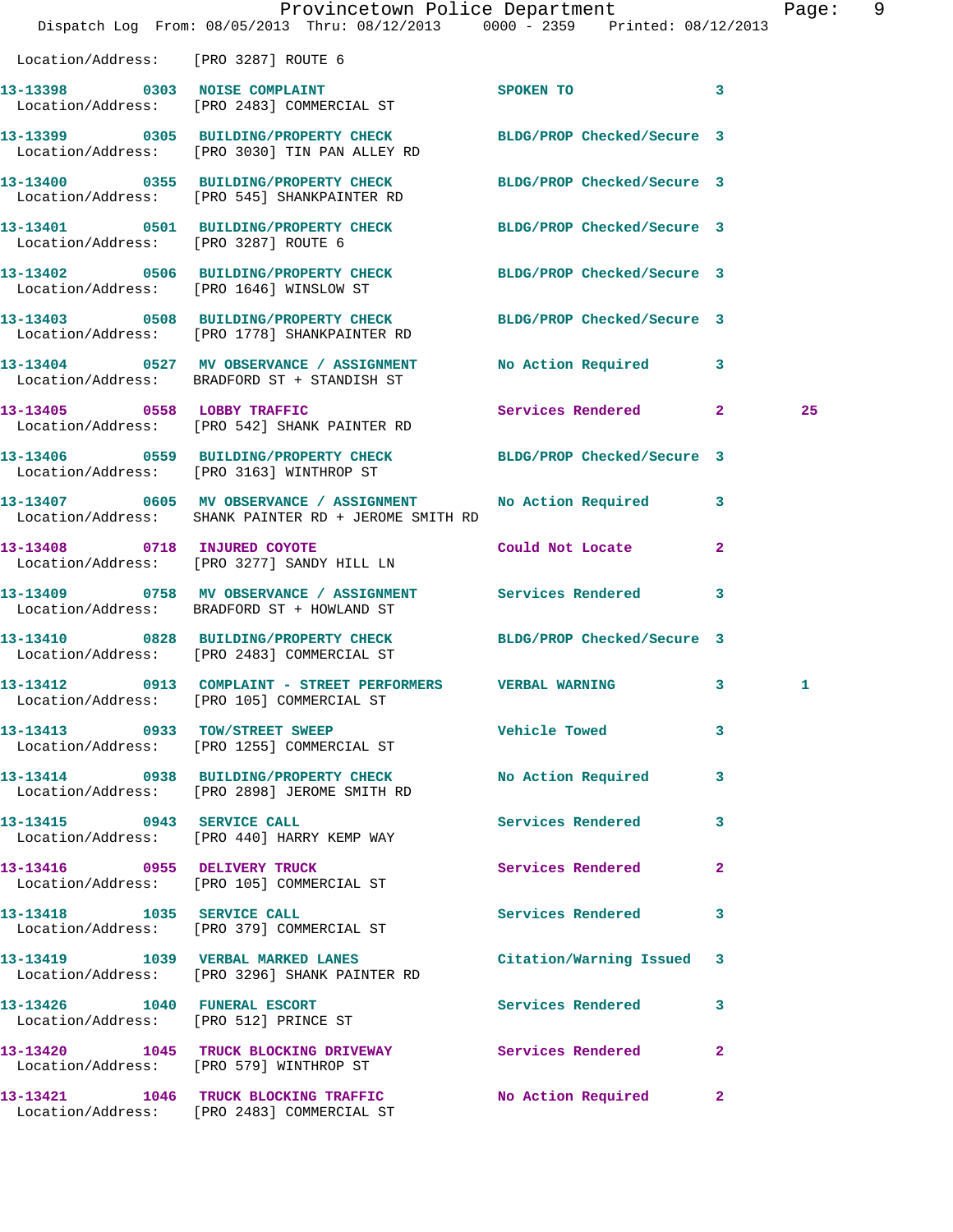|  | Provincetown Police Department |                                                                                | Page: $10$ |  |
|--|--------------------------------|--------------------------------------------------------------------------------|------------|--|
|  |                                | Dispatch Log From: 08/05/2013 Thru: 08/12/2013 0000 - 2359 Printed: 08/12/2013 |            |  |

| 13-13422 1114 PARKED MV                                                  | Location/Address: [PRO 2418] JOHNSON ST                                             | No Action Required         | $\overline{\mathbf{2}}$ |
|--------------------------------------------------------------------------|-------------------------------------------------------------------------------------|----------------------------|-------------------------|
|                                                                          | 13-13424 1159 HOSPITAL TRANSPORT<br>Location/Address: [PRO 1830] BRADFORD ST        | Transported to Hospital 1  |                         |
| 13-13425 1202 BROKEN WINDOW                                              | Location/Address: [PRO 710] BRADFORD ST                                             | Services Rendered          | 3                       |
|                                                                          | 13-13427 1210 BIKE VS PEDESTRIAN<br>Location/Address: [PRO 3442] COMMERCIAL ST      | No Action Required         | $\overline{2}$          |
|                                                                          | 13-13428 1257 SUSPICIOUS ACTIVITY<br>Location/Address: [PRO 25] BRADFORD ST         | Services Rendered          | $\mathbf{2}$            |
|                                                                          | 13-13429 1308 FOUND NH LICENSE<br>Location/Address: [PRO 3065] COMMERCIAL ST        | <b>Services Rendered</b>   | 3                       |
| 13-13430 1317 FOUND KEYS                                                 | Location/Address: [PRO 542] SHANK PAINTER RD                                        | <b>Services Rendered</b>   | 3                       |
| 13-13431 1320 COURT                                                      | Location/Address: [PRO 542] SHANK PAINTER RD                                        | Services Rendered          | $\overline{2}$          |
| 13-13432 1327 DOG IN MV                                                  | Location/Address: [PRO 165] COMMERCIAL ST                                           | SPOKEN TO                  | $\overline{a}$          |
|                                                                          | 13-13433 1403 TRAFFIC CONTROL<br>Location/Address: [PRO 2265] COMMERCIAL ST         | <b>Services Rendered</b>   | $\mathbf{3}$            |
| 13-13434 1429 MV DISABLED                                                | Location/Address: [PRO 488] MAYFLOWER AVE                                           | <b>No Action Required</b>  | $\overline{2}$          |
| Location/Address: WINSLOW ST                                             | 13-13435 1518 LOST HONDA KEYS/RETURNED Services Rendered                            |                            | 3                       |
| Location/Address: HARRY KEMP WAY                                         | 13-13436 1604 MV OBSERVANCE / ASSIGNMENT Services Rendered                          |                            | $\mathbf{3}$            |
| 13-13437 1609 MV STOP                                                    | Location: [PRO 3672] TOWN LINE                                                      | <b>VERBAL WARNING</b>      | 3                       |
|                                                                          | 13-13438 1623 MEDICAL EMERGENCY/DOT<br>Location/Address: [PRO 440] HARRY KEMP WAY   | Transported to Hospital 1  |                         |
| $13-13439$ $1625$ PARK, WALK & TALK                                      | Location/Address: [PRO 525] COMMERCIAL ST                                           | Services Rendered          | $\mathbf{2}$            |
| 13-13440 1633 WINDOWS OPEN                                               |                                                                                     | Services Rendered          | 3                       |
| 13-13441                                                                 | 1657 PARK, WALK & TALK<br>Location: [PRO 3431] LOPES SQUARE                         | Services Rendered          | $\mathbf{2}$            |
| 13-13442 1706 LOST KEYS                                                  | Location/Address: [PRO 542] SHANK PAINTER RD                                        | Services Rendered          | 3                       |
| 13-13443 1716 PRIVATE TOW                                                | Location/Address: [PRO 94] BRADFORD ST                                              | <b>Vehicle Towed</b>       | 3                       |
| 13-13444 1717 VERBAL 90/17 SPEED<br>Location/Address: ROUTE 6 + SNAIL RD |                                                                                     | <b>VERBAL WARNING</b>      | 3                       |
|                                                                          | 13-13445 1723 PARK, WALK & TALK<br>Location/Address: [PRO 105] COMMERCIAL ST        | Services Rendered          | $\overline{2}$          |
|                                                                          | 13-13446 1753 BUILDING/PROPERTY CHECK<br>Location/Address: [PRO 2483] COMMERCIAL ST | <b>Services Rendered</b>   | 3                       |
|                                                                          | 13-13447 1842 BUILDING/PROPERTY CHECK<br>Location/Address: [PRO 2206] COMMERCIAL ST | <b>Services Rendered</b> 3 |                         |
|                                                                          |                                                                                     |                            |                         |
|                                                                          |                                                                                     |                            |                         |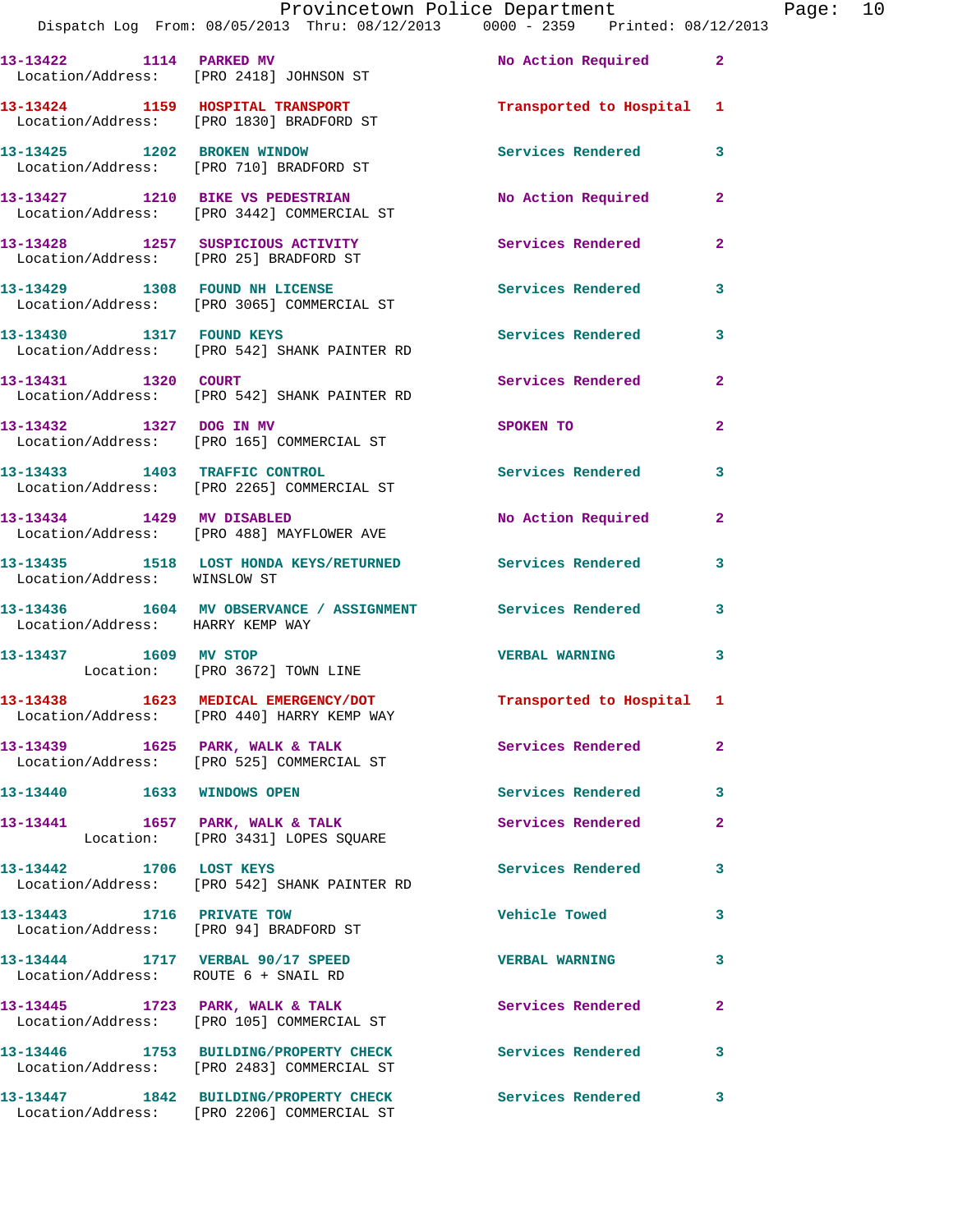|                                                       | Provincetown Police Department The Page: 11<br>Dispatch Log From: 08/05/2013 Thru: 08/12/2013 0000 - 2359 Printed: 08/12/2013 |                            |                |  |
|-------------------------------------------------------|-------------------------------------------------------------------------------------------------------------------------------|----------------------------|----------------|--|
|                                                       | 13-13448 1849 BUILDING/PROPERTY CHECK BLDG/PROP Checked/Secure 3<br>Location/Address: [PRO 3318] CEMETERY RD                  |                            |                |  |
|                                                       | 13-13449 1901 MV COMPLAINT 1901 Vehicle Towed 2<br>Location/Address: [PRO 1354] COMMERCIAL ST                                 |                            |                |  |
| 13-13450 1924 LOST KEYS                               | Location/Address: SHANK PAINTER RD                                                                                            | Services Rendered 3        |                |  |
| Location/Address: MAYFLOWER AVE                       | 13-13451 1928 PRESSURE WASHER STOLEN Services Rendered                                                                        |                            | $\overline{2}$ |  |
| 13-13452 1935 HAZARDS                                 | Location/Address: BAYBERRY AVE                                                                                                | Could Not Locate 2         |                |  |
|                                                       | 13-13453 1939 CROWDS/OVERCROWDING Services Rendered<br>Location: [PRO 3431] LOPES SQUARE                                      |                            | $\mathbf{2}$   |  |
|                                                       | 13-13454 1939 LOST METAL WALLET Services Rendered 3<br>Location/Address: [PRO 2499] RACE POINT RD                             |                            |                |  |
|                                                       | 13-13455 1949 STOLEN BOAT<br>Location/Address: [PRO 2543] MACMILLAN WHARF                                                     | Services Rendered 2        |                |  |
|                                                       | 13-13456 2005 COMPLAINT - STREET PERFORMERS SPOKEN TO<br>Location/Address: [PRO 3444] COMMERCIAL ST                           |                            | $\mathbf{3}$   |  |
|                                                       | 13-13457 2017 BUILDING/PROPERTY CHECK BLDG/PROP Checked/Secure 3<br>Location/Address: [PRO 306] COMMERCIAL ST                 |                            |                |  |
|                                                       | 13-13458 2021 VERBAL CROSSWALK<br>Location/Address: BRADFORD ST + RAILROAD AVE                                                | <b>VERBAL WARNING</b>      | 3              |  |
| 13-13459 2030 MV STOP<br>Location/Address: HOWLAND ST |                                                                                                                               | <b>VERBAL WARNING</b>      | $\mathbf{3}$   |  |
|                                                       | 13-13460 2041 MV COMPLAINT<br>Location/Address: [PRO 526] RYDER ST EXT                                                        | Services Rendered          | $\mathbf{2}$   |  |
|                                                       | 13-13461 2044 HARASSMENT<br>Location/Address: [PRO 597] COMMERCIAL ST                                                         | Services Rendered 2        |                |  |
|                                                       | 13-13463 2117 PARK, WALK & TALK<br>Location/Address: [PRO 2246] COMMERCIAL ST                                                 | Services Rendered 2        |                |  |
|                                                       | 13-13464 2125 BUILDING/PROPERTY CHECK<br>Location/Address: [PRO 3609] COMMERCIAL ST                                           | BLDG/PROP Checked/Secure 3 |                |  |
|                                                       | 13-13465 2129 BUILDING/PROPERTY CHECK<br>Location/Address: [PRO 1060] PILGRIM HEIGHTS RD                                      | BLDG/PROP Checked/Secure 3 |                |  |
| 13-13466 2130 MV STOP                                 | Location/Address: STANDISH AVE + COMMERCIAL ST                                                                                | <b>VERBAL WARNING</b>      | 3              |  |
| 13-13467 2141 LOST US PASSPORT                        | Location/Address: [PRO 542] SHANK PAINTER RD                                                                                  | Services Rendered          | 3              |  |
|                                                       | 13-13469 2156 BUILDING/PROPERTY CHECK<br>Location/Address: [PRO 1646] WINSLOW ST                                              | BLDG/PROP Checked/Secure 3 |                |  |
|                                                       | 13-13470  2240  COMPLAINT - STREET PERFORMERS  Services Rendered<br>Location/Address: [PRO 3065] COMMERCIAL ST                |                            | 3              |  |
| 13-13471 2334 FOLLOW UP                               | Location/Address: [PRO 1006] NELSON AVE                                                                                       | No Action Required 2       |                |  |
|                                                       |                                                                                                                               |                            |                |  |

## **For Date: 08/08/2013 - Thursday**

**13-13472 0002 LOBBY TRAFFIC Services Rendered 2 30**  Location/Address: [PRO 542] SHANK PAINTER RD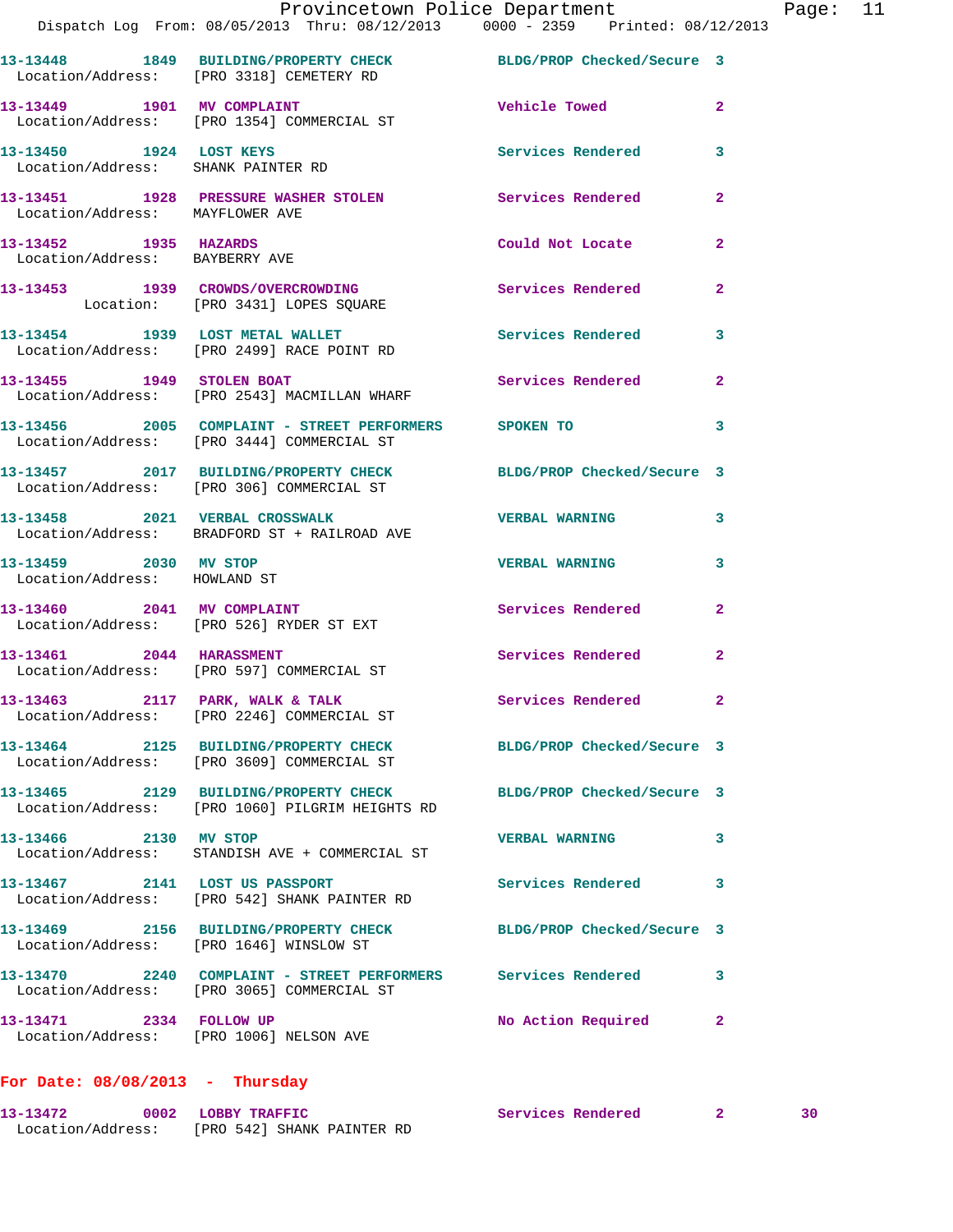|                                  | 13-13473 0015 BUILDING/PROPERTY CHECK<br>Location/Address: [PRO 2296] COMMERCIAL ST                         | BLDG/PROP Checked/Secure 3 |                |
|----------------------------------|-------------------------------------------------------------------------------------------------------------|----------------------------|----------------|
| 13-13474 0019 MV STOP            | Location/Address: [PRO 106] COMMERCIAL ST                                                                   | <b>VERBAL WARNING</b>      | 3              |
| 13-13475 0021 COMPLAINT          | Location/Address: [PRO 3276] COMMERCIAL ST                                                                  | SPOKEN TO                  | $\mathbf{3}$   |
|                                  | 13-13476 0032 PARK, WALK & TALK<br>Location: [PRO 3431] LOPES SQUARE                                        | Services Rendered          | $\overline{2}$ |
|                                  | 13-13477 0037 BUILDING/PROPERTY CHECK<br>Location/Address: [PRO 545] SHANK PAINTER RD                       | BLDG/PROP Checked/Secure 3 |                |
|                                  | 13-13478 0051 BUILDING/PROPERTY CHECK<br>Location/Address: [PRO 182] COMMERCIAL ST                          | BLDG/PROP Checked/Secure 3 |                |
|                                  | 13-13479 0051 BUILDING/PROPERTY CHECK<br>Location/Address: [PRO 175] COMMERCIAL ST                          | BLDG/PROP Checked/Secure 3 |                |
| 13-13481 0117 DISTURBANCE        | Location/Address: [PRO 3456] RYDER ST EXT                                                                   | Peace Restored             | $\mathbf{1}$   |
|                                  | 13-13482 0135 MV OBSERVANCE / ASSIGNMENT Services Rendered<br>Location/Address: [PRO 2577] BRADFORD ST      |                            | 3              |
| 13-13484 0143 MV STOP            | Location/Address: BRADFORD ST + ANTHONY ST                                                                  | <b>VERBAL WARNING</b>      | 3              |
|                                  | 13-13485 0152 MV OBSERVANCE / ASSIGNMENT VERBAL WARNING<br>Location/Address: HOWLAND ST + BRADFORD ST       |                            | 3              |
|                                  | 13-13486 0158 MV OBSERVANCE / ASSIGNMENT No Action Required 3<br>Location/Address: HOWLAND ST + BRADFORD ST |                            |                |
|                                  | 13-13487 0224 BUILDING/PROPERTY CHECK<br>Location/Address: [PRO 2898] JEROME SMITH RD                       | BLDG/PROP Checked/Secure 3 |                |
| 13-13488 0251 ANIMAL CALL        | Location/Address: [PRO 112] COMMERCIAL ST                                                                   | <b>Services Rendered</b>   | $\overline{2}$ |
|                                  | 13-13489 0257 BY-LAW VIOLATION<br>Location/Address: [PRO 2206] COMMERCIAL ST                                | SPOKEN TO                  | $\mathbf{2}$   |
|                                  | 13-13490 0321 BUILDING/PROPERTY CHECK<br>Location/Address: [PRO 341] COMMERCIAL ST                          | BLDG/PROP Checked/Secure 3 |                |
| 13-13491 0323 MISSING PERSON     | Location/Address: [PRO 3430] COMMERCIAL ST                                                                  | Services Rendered 1        |                |
| 13-13493 0413 MEDICAL EMERGENCY  | Location/Address: [PRO 3632] COMMERCIAL ST                                                                  | <b>Services Rendered</b>   | $\mathbf{1}$   |
|                                  | 13-13494 0427 BUILDING/PROPERTY CHECK<br>Location/Address: [PRO 444] HIGH POLE HILL                         | BLDG/PROP Checked/Secure 3 |                |
| 13-13495 0708 HOSPITAL TRANSPORT | Location/Address: [PRO 3179] MEADOW RD                                                                      | Transported to Hospital 1  |                |
|                                  | 13-13496 0729 BUILDING/PROPERTY CHECK<br>Location/Address: [PRO 391] COMMERCIAL ST                          | <b>Services Rendered</b>   | 3              |
|                                  | 13-13497 0836 BUILDING/PROPERTY CHECK<br>Location/Address: [PRO 2483] COMMERCIAL ST                         | BLDG/PROP Checked/Secure 3 |                |
|                                  | 13-13498 0855 MEDICAL ASSIST<br>Location/Address: [PRO 3632] COMMERCIAL ST                                  | Services Rendered          | 1              |
| 13-13499 0911 LANDLORD/TENANT    |                                                                                                             | SPOKEN TO                  | $\mathbf{2}$   |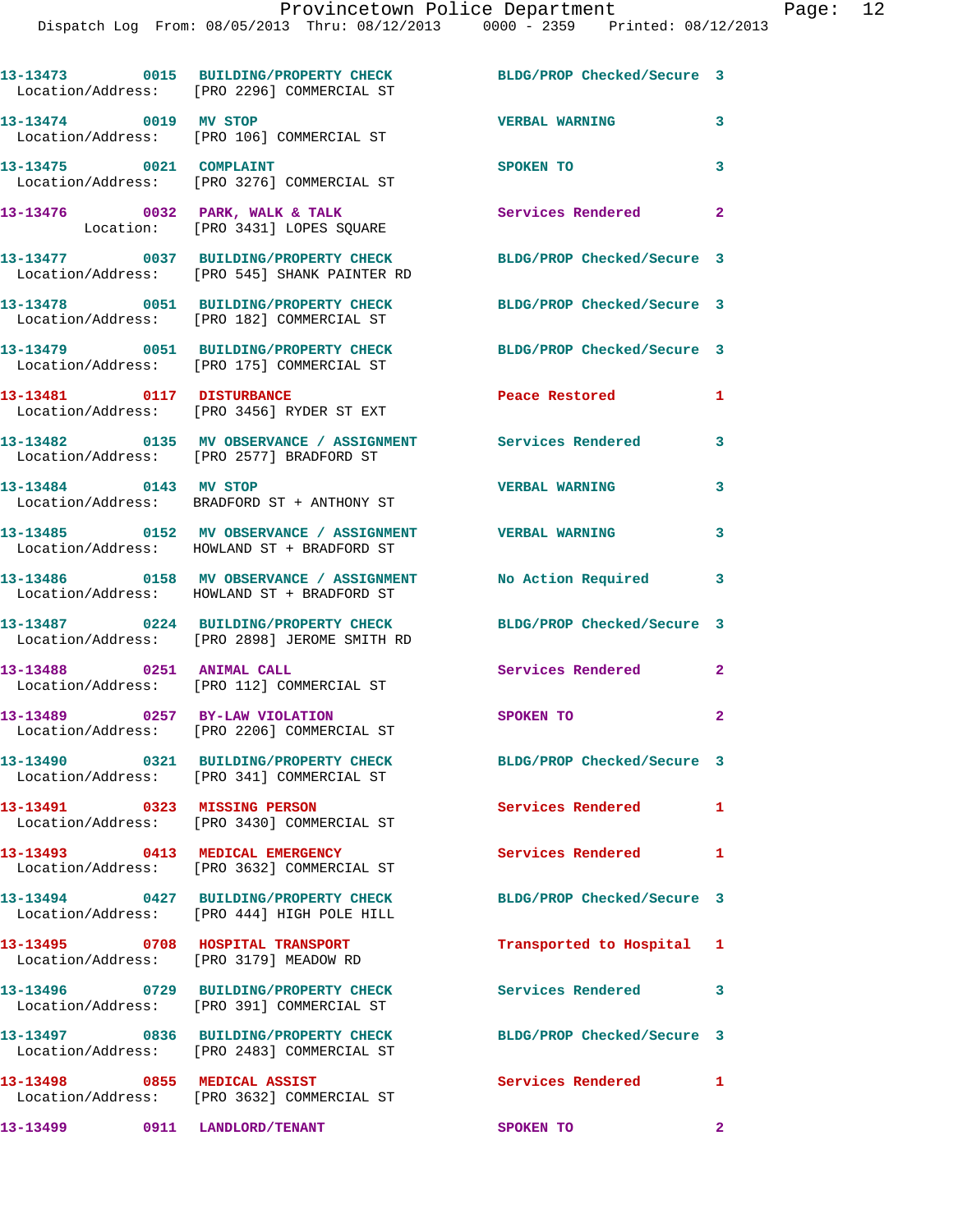|                                                        | Dispatch Log From: 08/05/2013 Thru: 08/12/2013 0000 - 2359 Printed: 08/12/2013                                   | Provincetown Police Department Page: 13 |              |   |  |
|--------------------------------------------------------|------------------------------------------------------------------------------------------------------------------|-----------------------------------------|--------------|---|--|
|                                                        | Location/Address: [PRO 1836] NELSON AVE                                                                          |                                         |              |   |  |
|                                                        | 13-13500 0949 FOUND SINGLE KEY<br>Location/Address: [PRO 2483] COMMERCIAL ST                                     | No Action Required 3                    |              |   |  |
|                                                        | 13-13501 0950 GENERAL INFO                                                                                       | No Action Required 3                    |              |   |  |
|                                                        | 13-13502 0953 BUILDING/PROPERTY CHECK BLDG/PROP Checked/Secure 3<br>Location/Address: [PRO 2898] JEROME SMITH RD |                                         |              |   |  |
|                                                        | 13-13503 1011 TOWS/STREET SWEEP<br>Location/Address: [PRO 106] COMMERCIAL ST                                     | Vehicle Towed 2                         |              | 1 |  |
|                                                        | 13-13504 1050 MV OBSERVANCE / ASSIGNMENT No Action Required 3<br>Location/Address: HIGH POLE HL + BRADFORD ST    |                                         |              |   |  |
| Location/Address: [PRO 2521] ROUTE 6                   | 13-13505 1133 MV OBSERVANCE / ASSIGNMENT Services Rendered                                                       |                                         | 3            |   |  |
|                                                        | 13-13506 1136 TRAFFIC CONTROL<br>Location/Address: [PRO 3004] BRADFORD ST                                        | Services Rendered 3                     |              |   |  |
|                                                        | 13-13507 1143 MISSING CHILD<br>Location/Address: [PRO 223] COMMERCIAL ST                                         | Taken to Family/Guardian 1              |              |   |  |
| 13-13508 1201 SERVE WARRANT<br>Refer To P/C: 13-167-AR | Location/Address: [PRO 366] COMMERCIAL ST                                                                        | Taken/Referred to Other 3               |              |   |  |
|                                                        | 13-13509 1205 LOST DRIVER'S LICENSE<br>Location/Address: [PRO 542] SHANK PAINTER RD                              | Services Rendered 3                     |              |   |  |
|                                                        | 13-13510 1226 MEDICAL EMERGENCY DOT<br>Location/Address: [PRO 440] HARRY KEMP WAY                                | Transported to Hospital 1               |              |   |  |
| 13-13511 1229 HARASSMENT                               | Location/Address: OLD ANN PAGE WAY                                                                               | FOLLOW UP                               | $\mathbf{2}$ |   |  |
| Refer To Arrest: 13-168-AR                             | 13-13512 1251 SERVE WARRANT<br>Location/Address: [PRO 3093] OLD ANN PAGE WAY                                     | Could Not Locate                        | 3            |   |  |
|                                                        | 13-13513 1308 TRUCK VS SIGN POST<br>Location/Address: [PRO 1791] BRADFORD ST                                     | Taken/Referred to Other 3               |              |   |  |
|                                                        | 13-13514 1321 ALARM - FIRE<br>Location/Address: [PRO 2849] COMMERCIAL ST                                         | Services Rendered 1                     |              |   |  |
|                                                        | 13-13515 1349 HOSPITAL TRANSPORT<br>Location/Address: [PRO 3632] COMMERCIAL ST                                   | Transported to Hospital 1               |              |   |  |
|                                                        | 13-13517 1531 BUILDING/PROPERTY CHECK BLDG/PROP Checked/Secure 3<br>Location/Address: [PRO 2898] JEROME SMITH RD |                                         |              |   |  |
|                                                        | 13-13518 1708 MV OBSERVANCE / ASSIGNMENT Services Rendered 3<br>Location/Address: ALDEN ST + BRADFORD ST         |                                         |              |   |  |
|                                                        | 13-13519 1713 BUILDING/PROPERTY CHECK BLDG/PROP Checked/Secure 3<br>Location/Address: [PRO 3318] CEMETERY RD     |                                         |              |   |  |
| Location/Address: [PRO 3440] ROUTE 6                   | 13-13520 1731 MV OBSERVANCE / ASSIGNMENT Services Rendered 3                                                     |                                         |              |   |  |
| 13-13521 1743 MV STOP                                  | Location/Address: FRANKLIN ST + BRADFORD ST                                                                      | <b>VERBAL WARNING</b>                   | 3            |   |  |
|                                                        | 13-13523 1811 MV COMPLAINT/RESOLVED Services Rendered 2<br>Location/Address: LAW ST + COMMERCIAL ST              |                                         |              |   |  |
|                                                        | 13-13524 1832 LOST DODGE KEYS<br>Location/Address: [PRO 542] SHANK PAINTER RD                                    | Services Rendered                       | 3            |   |  |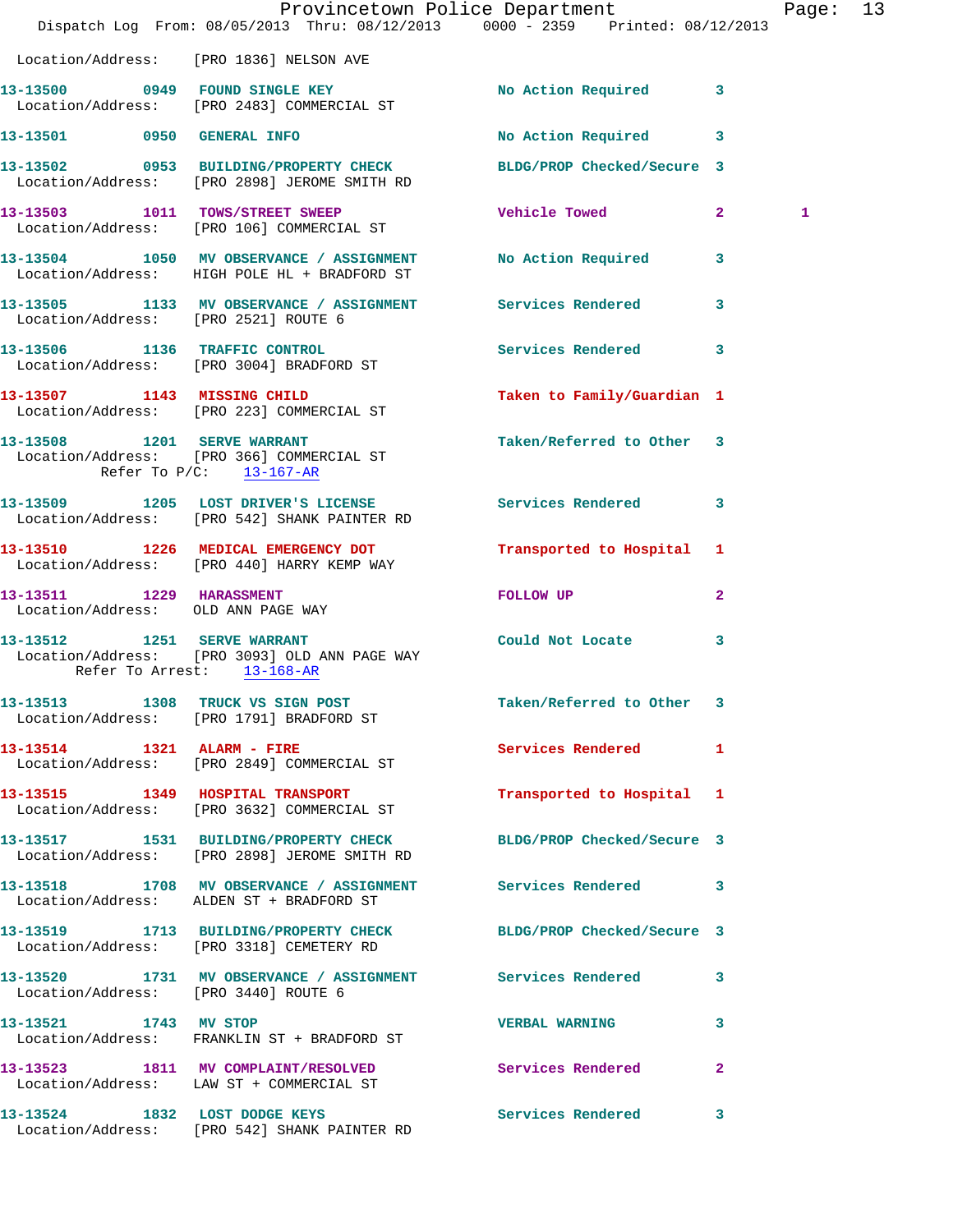Dispatch Log From: 08/05/2013 Thru: 08/12/2013 0000 - 2359 Printed: 08/12/2013

|                                 | 13-13525 1939 MEDICAL EMERGENCY PATIENT REFUSAL<br>Location: [PRO 3431] LOPES SQUARE                           |                            | 1            |    |
|---------------------------------|----------------------------------------------------------------------------------------------------------------|----------------------------|--------------|----|
|                                 | 13-13526 1959 PEDI CAB COMPLAINT<br>Location/Address: BANGS ST + COMMERCIAL ST                                 | Services Rendered 3        |              |    |
|                                 | 13-13527 2014 COMPLAINT - STREET PERFORMERS SPOKEN TO<br>Location/Address: [PRO 178] COMMERCIAL ST             |                            | 3            |    |
|                                 | 13-13528 2026 FOUND KEYS/RETURNED<br>Location/Address: RYDER ST + COMMERCIAL ST                                | Services Rendered 3        |              |    |
|                                 | 13-13529 2032 BUILDING/PROPERTY CHECK BLDG/PROP Checked/Secure 3<br>Location/Address: [PRO 306] COMMERCIAL ST  |                            |              |    |
|                                 | 13-13530 2034 LOST DIAMOND RING Services Rendered 3<br>Location/Address: [PRO 2490] PROVINCELANDS RD           |                            |              |    |
|                                 | 13-13531 2102 BUILDING/PROPERTY CHECK BLDG/PROP Checked/Secure 3<br>Location/Address: [PRO 512] PRINCE ST      |                            |              |    |
|                                 | 13-13532 2146 CHILD STUCK IN TREE Services Rendered 1<br>Location/Address: [PRO 105] COMMERCIAL ST             |                            |              |    |
|                                 | 13-13533 2214 COMPLAINT - STREET PERFORMERS Services Rendered 3<br>Location/Address: [PRO 3741] COMMERCIAL ST  |                            |              |    |
|                                 | 13-13534 2226 BUILDING/PROPERTY CHECK BLDG/PROP Checked/Secure 3<br>Location/Address: [PRO 3287] ROUTE 6       |                            |              |    |
|                                 | 13-13535 2236 MV COMPLAINT<br>Location: [PRO 3431] LOPES SQUARE                                                | Services Rendered 2        |              |    |
|                                 | 13-13536 2316 BUILDING/PROPERTY CHECK BLDG/PROP Checked/Secure 3<br>Location/Address: [PRO 440] HARRY KEMP WAY |                            |              |    |
|                                 | 13-13537 2338 BUILDING/PROPERTY CHECK BLDG/PROP Checked/Secure 3<br>Location/Address: [PRO 2543] MACMILLAN     |                            |              |    |
| For Date: $08/09/2013$ - Friday |                                                                                                                |                            |              |    |
|                                 | 13-13539 0053 PARK, WALK & TALK No Action Required 2<br>Location: [PRO 3431] LOPES SQUARE                      |                            |              |    |
|                                 | Location/Address: [PRO 3045] BRADFORD ST EXT                                                                   |                            |              |    |
| 13-13541 0148 LOBBY TRAFFIC     | Location/Address: [PRO 542] SHANK PAINTER RD                                                                   | Services Rendered          | $\mathbf{2}$ | 25 |
|                                 | 13-13542 0207 BUILDING/PROPERTY CHECK BLDG/PROP Checked/Secure 3<br>Location/Address: [PRO 440] HARRY KEMP WAY |                            |              |    |
|                                 | 13-13543 0208 BUILDING/PROPERTY CHECK BLD/PROP CHECKED UNSECUR 3<br>Location/Address: [PRO 488] MAYFLOWER AVE  |                            |              |    |
|                                 | 13-13544 0230 BUILDING/PROPERTY CHECK<br>Location/Address: [PRO 338] SHANK PAINTER RD                          | BLD/PROP CHECKED UNSECUR 3 |              |    |
|                                 | 13-13545 0306 NOISE COMPLAINT<br>Location/Address: [PRO 1183] COMMERCIAL ST                                    | SPOKEN TO                  | 3            |    |
|                                 | 13-13546 0748 LOST GREY PURSE<br>Location/Address: [PRO 542] SHANK PAINTER RD                                  | No Action Required         | 3            |    |
| 13-13547 0752 COURT             | Location/Address: [PRO 542] SHANK PAINTER RD                                                                   | Taken/Referred to Other 3  |              |    |
|                                 | 13-13548 0836 MV OBSERVANCE / ASSIGNMENT Services Rendered 3                                                   |                            |              |    |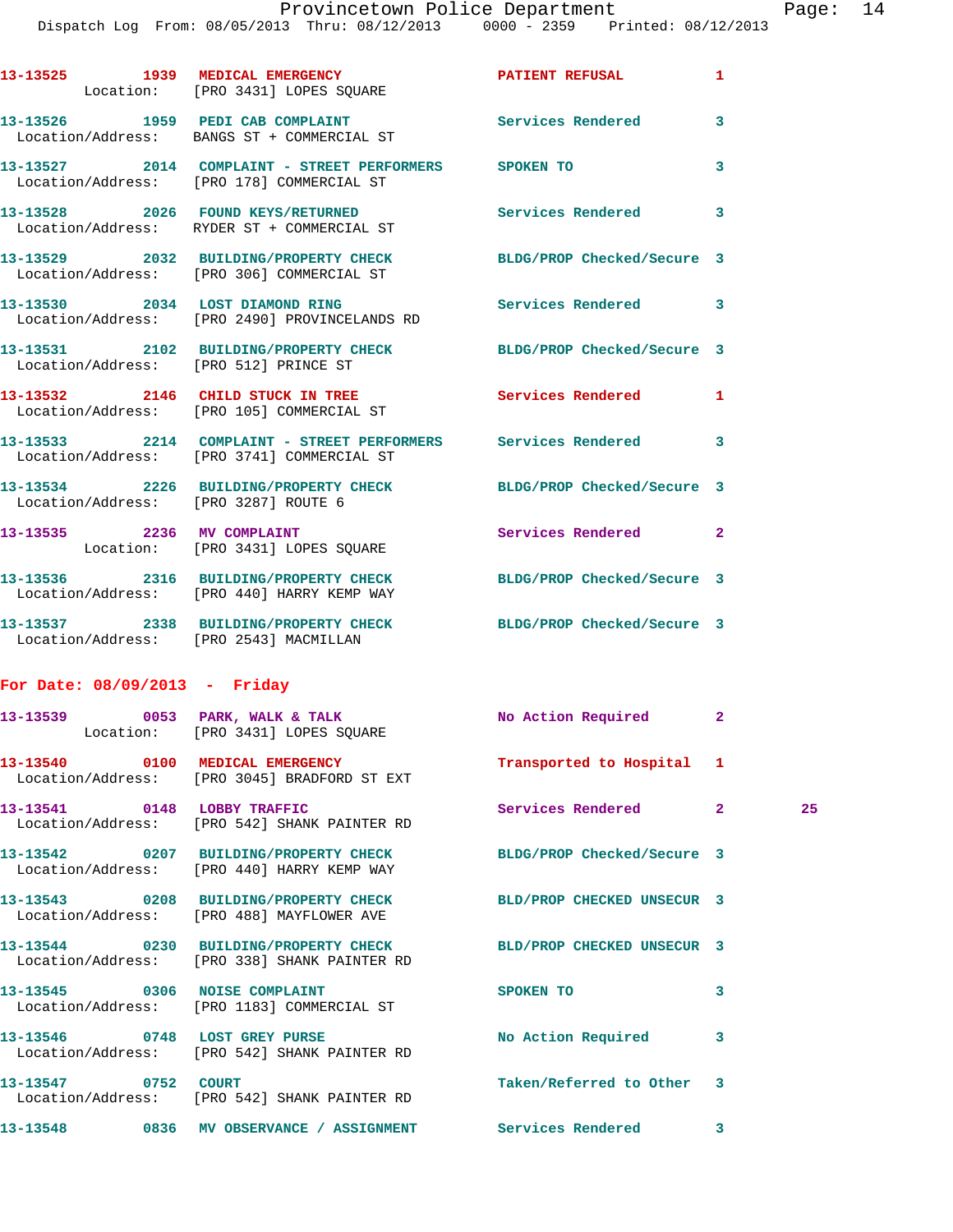|                                                                  | Provincetown Police Department<br>Dispatch Log From: 08/05/2013 Thru: 08/12/2013 0000 - 2359 Printed: 08/12/2013 |                          |                | Page: 15 |  |
|------------------------------------------------------------------|------------------------------------------------------------------------------------------------------------------|--------------------------|----------------|----------|--|
|                                                                  |                                                                                                                  |                          |                |          |  |
| Location/Address: [PRO 2521] ROUTE 6                             |                                                                                                                  |                          |                |          |  |
| 13-13549 0844 VERBAL SPEED                                       | Location/Address: [PRO 2513] ROUTE 6                                                                             | VERBAL WARNING 3         |                |          |  |
|                                                                  | 13-13550 0918 BUILDING/PROPERTY CHECK BLDG/PROP Checked/Secure 3<br>Location/Address: [PRO 564] BAYBERRY AVE     |                          |                |          |  |
|                                                                  | 13-13551 1014 BUILDING/PROPERTY CHECK BLDG/PROP Checked/Secure 3<br>Location/Address: [PRO 2206] COMMERCIAL ST   |                          |                |          |  |
| Location/Address: [PRO 521] ROUTE 6                              | 13-13552 1017 BUILDING/PROPERTY CHECK BLDG/PROP Checked/Secure 3                                                 |                          |                |          |  |
|                                                                  | 13-13553 1113 TRIP AND FALL<br>Location/Address: [PRO 3405] COMMERCIAL ST                                        | Services Rendered 1      |                |          |  |
|                                                                  | 13-13554 1131 HARASSMENT<br>Location/Address: [PRO 3670] SHANK PAINTER RD                                        | SPOKEN TO                | $\mathbf{2}$   |          |  |
|                                                                  | 13-13555 1136 BUILDING/PROPERTY CHECK Services Rendered<br>Location/Address: [PRO 391] COMMERCIAL ST             |                          | 3              |          |  |
|                                                                  | 13-13556 1141 CHILD ENDANGERMENT<br>Location/Address: [PRO 542] SHANK PAINTER RD                                 | Investigated             | $\mathbf{2}$   |          |  |
|                                                                  | 13-13557 1201 BUILDING/PROPERTY CHECK BLDG/PROP Checked/Secure 3<br>Location/Address: [PRO 2481] TREMONT ST      |                          |                |          |  |
| 13-13558 1259 PARKED CAMPER<br>Location/Address: HARRY KEMP WAY  |                                                                                                                  | Unfounded                | $\mathbf{2}$   |          |  |
|                                                                  | 13-13559 1324 MV DISABLED<br>Location/Address: [PRO 2512] JEROME SMITH RD                                        | Services Rendered        | $\mathbf{2}$   |          |  |
| Location/Address: SANDY HILL LN                                  | 13-13560 1344 INJURED COYOTE/DECEASED Services Rendered 2                                                        |                          |                |          |  |
|                                                                  | 13-13561 1354 HEAD LACERATION<br>Location/Address: [PRO 3296] SHANK PAINTER RD                                   | <b>Services Rendered</b> | 1              |          |  |
|                                                                  | 13-13562 1509 ASSIST AGENCY / MUTUAL AID Services Rendered 3<br>Location/Address: [PRO 1318] COMMERCIAL ST       |                          |                |          |  |
|                                                                  | 13-13563 1515 ASSIST WITH TRAFFIC Services Rendered<br>Location/Address: [PRO 379] COMMERCIAL ST                 |                          | 3              |          |  |
| 13-13564 1607 NOISE COMPLAINT<br>Location/Address: COMMERCIAL ST |                                                                                                                  | Services Rendered 3      |                |          |  |
|                                                                  | 13-13566 1646 HAZARDS<br>Location/Address: GOSNOLD ST + BRADFORD ST                                              | Services Rendered        | $\mathbf{2}$   |          |  |
|                                                                  | 13-13568 1733 PARKING COMPLAINT / GENERAL Services Rendered 3<br>Location/Address: W VINE ST + BRADFORD ST       |                          |                |          |  |
|                                                                  | 13-13569 1738 LOST TMOBILE BLACK PHONE Services Rendered<br>Location/Address: [PRO 542] SHANK PAINTER RD         |                          | 3              |          |  |
| 13-13570 1849 HARASSMENT                                         | Location/Address: [PRO 57] BRADFORD ST                                                                           | SPOKEN TO                | $\overline{2}$ |          |  |
|                                                                  | 13-13571 1913 MEDICAL EMERGENCY/DOT Transported to Hospital 1<br>Location/Address: [PRO 440] HARRY KEMP WAY      |                          |                |          |  |
|                                                                  | 13-13572 1927 MEDICAL EMERGENCY/EVAL 2008 PATIENT REFUSAL 1<br>Location: [PRO 3431] LOPES SQUARE                 |                          |                |          |  |
|                                                                  | 13-13573 1940 PARK, WALK & TALK Services Rendered<br>Location: CENTER ROAM                                       |                          | $\mathbf{2}$   |          |  |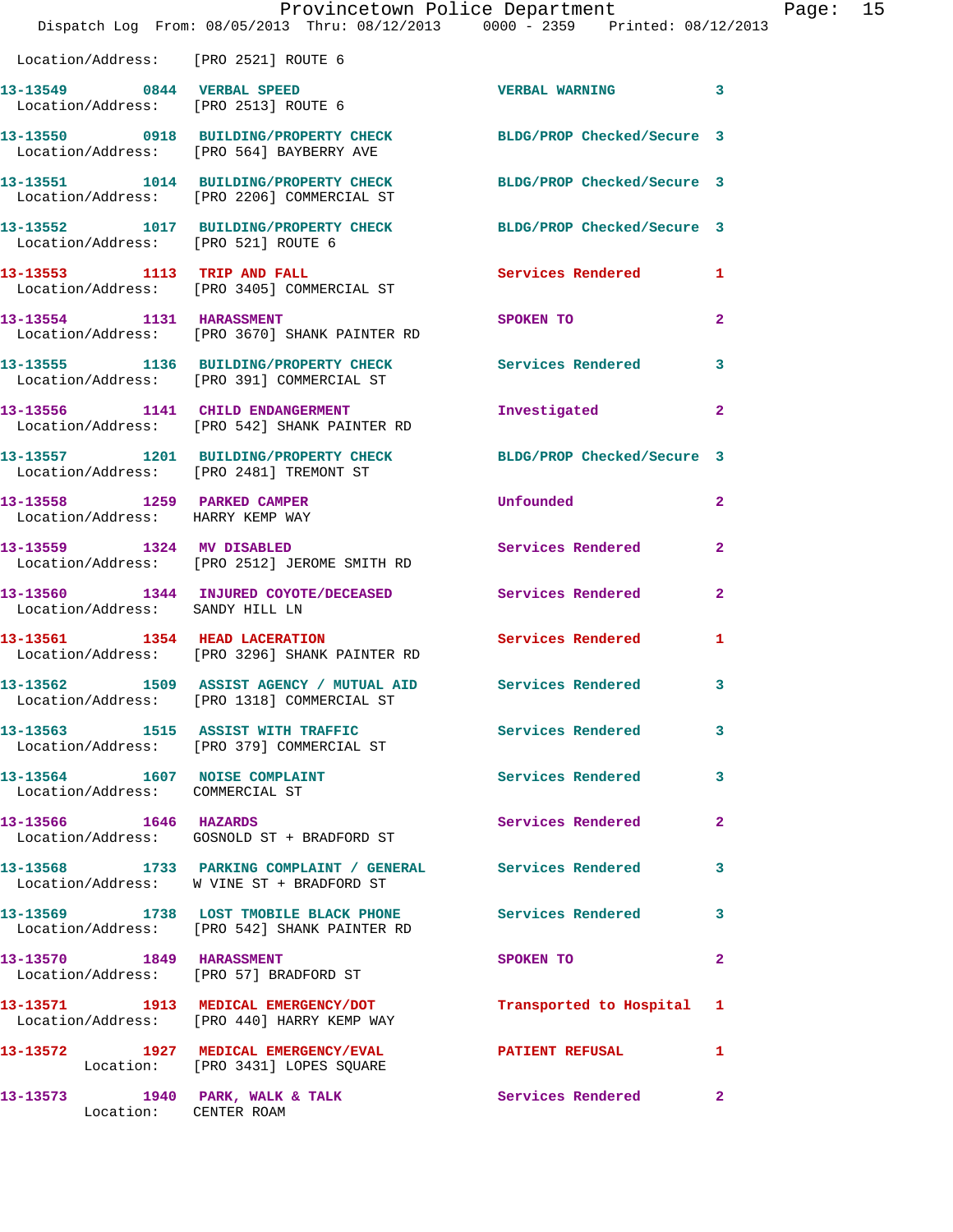|                                                                 | Provincetown Police Department Page: 16                                                                       |                            |                |   |  |
|-----------------------------------------------------------------|---------------------------------------------------------------------------------------------------------------|----------------------------|----------------|---|--|
|                                                                 | Dispatch Log From: 08/05/2013 Thru: 08/12/2013 0000 - 2359 Printed: 08/12/2013                                |                            |                |   |  |
|                                                                 | 13-13574 2009 MEDICAL EMERGENCY/EVAL 2009 PATIENT REFUSAL<br>Location/Address: [PRO 542] SHANK PAINTER RD     |                            |                |   |  |
|                                                                 | 13-13575 2017 MEDICAL EMERGENCY<br>Location: [PRO 3431] LOPES SQUARE                                          | Transported to Hospital 1  |                |   |  |
| Location/Address: [PRO 3287] ROUTE 6                            | 13-13577 2100 BUILDING/PROPERTY CHECK BLDG/PROP Checked/Secure 3                                              |                            |                |   |  |
|                                                                 | 13-13578 2112 STOLEN CELL PHONE<br>Location/Address: [PRO 542] SHANK PAINTER RD                               | Investigated 2             |                |   |  |
|                                                                 | 13-13579 2116 BUILDING/PROPERTY CHECK BLDG/PROP Checked/Secure 3<br>Location/Address: [PRO 306] COMMERCIAL ST |                            |                |   |  |
|                                                                 | 13-13580 2143 MV STOP<br>Location/Address: [PRO 2479] ROUTE 6                                                 | <b>VERBAL WARNING</b> 3    |                |   |  |
|                                                                 | 13-13581 2200 PARK, WALK & TALK 3 Services Rendered 2<br>Location: [PRO 3431] LOPES SQUARE                    |                            |                |   |  |
| 13-13582 2204 MV STOP                                           | Location/Address: [PRO 2521] ROUTE 6                                                                          | <b>VERBAL WARNING</b> 3    |                |   |  |
|                                                                 | 13-13583 2214 FOUND MASTERCARD/RETURNED Services Rendered 3<br>Location/Address: [PRO 542] SHANK PAINTER RD   |                            |                |   |  |
|                                                                 | 13-13584 2215 BUILDING/PROPERTY CHECK BLDG/PROP Checked/Secure 3<br>Location/Address: [PRO 16] MAYFLOWER AVE  |                            |                |   |  |
|                                                                 | 13-13585 2230 MV STOP<br>Location/Address: [PRO 595] BRADFORD ST                                              | No Action Required 3       |                |   |  |
|                                                                 | 13-13586 2302 COMPLAINT - STREET PERFORMERS SPOKEN TO<br>Location/Address: [PRO 182] COMMERCIAL ST            |                            | $\mathbf{3}$   |   |  |
|                                                                 | 13-13587 2310 BUILDING/PROPERTY CHECK BLDG/PROP Checked/Secure 3<br>Location/Address: [PRO 175] COMMERCIAL ST |                            |                |   |  |
|                                                                 | 13-13588 2315 MEDICAL EMERGENCY PATIENT REFUSAL 1<br>Location/Address: [PRO 25] BRADFORD ST                   |                            |                | 1 |  |
|                                                                 | 13-13589 2332 BUILDING/PROPERTY CHECK<br>Location/Address: [PRO 440] HARRY KEMP WAY                           | BLD/PROP CHECKED UNSECUR 3 |                |   |  |
| 13-13590 2356 MV STOP<br>Location/Address: [PRO 94] BRADFORD ST |                                                                                                               | <b>VERBAL WARNING</b>      | 3              |   |  |
| For Date: $08/10/2013$ - Saturday                               |                                                                                                               |                            |                |   |  |
| 13-13592 0002 MV COMPLAINT                                      | Location/Address: [PRO 542] SHANK PAINTER RD<br>Refer To Arrest: 13-146-AR                                    | SPOKEN TO                  | $\overline{2}$ |   |  |

**13-13593 0020 COMPLAINT No Action Required 3**  Location/Address: [PRO 3276] COMMERCIAL ST **13-13594 0030 BUILDING/PROPERTY CHECK BLDG/PROP Checked/Secure 3**  Location/Address: [PRO 564] BAYBERRY **13-13596 0033 MV COMPLAINT Could Not Locate 2**  Location/Address: CONWELL ST + BRADFORD ST **13-13597 0040 COMPLAINT Unfounded 3**  Location/Address: [PRO 248] COMMERCIAL ST **13-13598 0056 DISTURBANCE Services Rendered 1**  Location/Address: [PRO 3276] COMMERCIAL ST **13-13599 0117 MV OBSERVANCE / ASSIGNMENT No Action Required 3**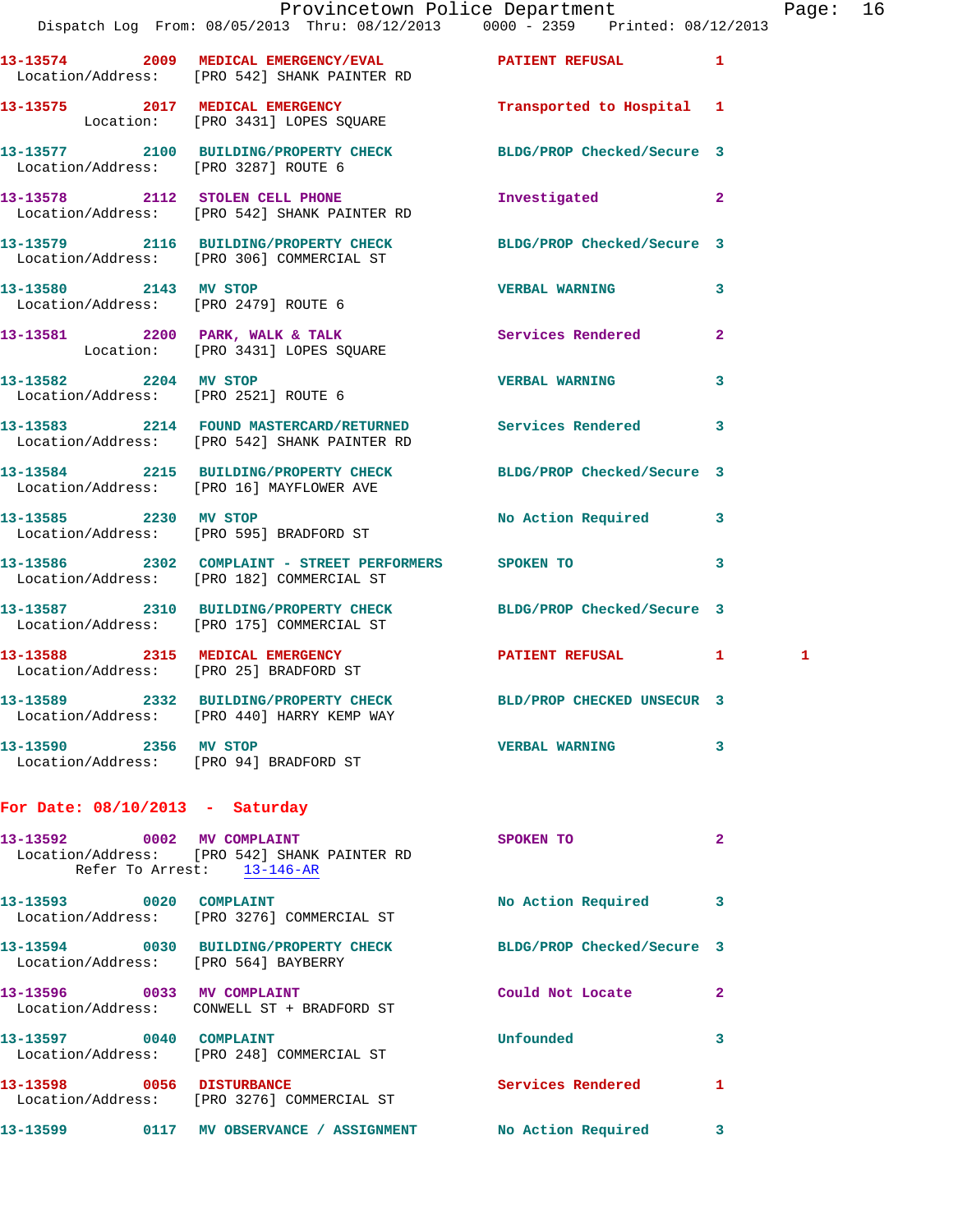|                                                                        | Dispatch Log From: 08/05/2013 Thru: 08/12/2013 0000 - 2359 Printed: 08/12/2013                                   | Provincetown Police Department |              | Page: 17 |  |
|------------------------------------------------------------------------|------------------------------------------------------------------------------------------------------------------|--------------------------------|--------------|----------|--|
|                                                                        | Location/Address: [PRO 2577] BRADFORD ST                                                                         |                                |              |          |  |
|                                                                        | 13-13600 0133 DISTURBANCE<br>Location/Address: [PRO 1584] MONTELLO ST                                            | <b>SPOKEN TO</b>               | $\mathbf{1}$ |          |  |
|                                                                        | 13-13601 0138 LOBBY TRAFFIC<br>Location/Address: [PRO 542] SHANK PAINTER RD                                      | Services Rendered 2            |              | 32       |  |
|                                                                        | 13-13602 0214 BUILDING/PROPERTY CHECK<br>Location/Address: [PRO 2483] COMMERCIAL ST                              | BLDG/PROP Checked/Secure 3     |              |          |  |
|                                                                        | 13-13603 0220 MV OBSERVANCE / ASSIGNMENT Services Rendered 3<br>Location/Address: RYDER ST + BRADFORD ST         |                                |              |          |  |
|                                                                        | 13-13604 0254 BUILDING/PROPERTY CHECK BLDG/PROP Checked/Secure 3<br>Location/Address: [PRO 530] SHANKPAINTER RD  |                                |              |          |  |
|                                                                        | 13-13605 0444 BUILDING/PROPERTY CHECK BLDG/PROP Checked/Secure 3<br>Location/Address: [PRO 1778] SHANKPAINTER RD |                                |              |          |  |
|                                                                        | 13-13606 0501 BUILDING/PROPERTY CHECK BLDG/PROP Checked/Secure 3<br>Location/Address: [PRO 2494] BRADFORD ST     |                                |              |          |  |
|                                                                        | 13-13607 0511 BUILDING/PROPERTY CHECK BLDG/PROP Checked/Secure 3<br>Location/Address: [PRO 2898] JEROME SMITH RD |                                |              |          |  |
| Location/Address: [PRO 2519] ROUTE 6                                   | 13-13608 0552 MV OBSERVANCE / ASSIGNMENT Services Rendered 3                                                     |                                |              |          |  |
|                                                                        | 13-13609 0601 BUILDING/PROPERTY CHECK<br>Location/Address: [PRO 2206] COMMERCIAL ST                              | BLDG/PROP Checked/Secure 3     |              |          |  |
| 13-13610 0604 BY-LAW COMPLAINT<br>Location/Address: [PRO 82] CENTER ST |                                                                                                                  | SPOKEN TO                      | $\mathbf{2}$ |          |  |
|                                                                        | 13-13611 0610 FLIGHT COVERAGE<br>Location/Address: [PRO 516] RACE POINT RD                                       | Services Rendered              | $\mathbf{2}$ |          |  |
|                                                                        | 13-13612 0620 PURSES FOUND/RETURNED<br>Location/Address: [PRO 396] COMMERCIAL ST                                 | No Action Required             | $\mathbf{3}$ |          |  |
|                                                                        | 13-13613 0640 ASSIST AGENCY / MUTUAL AID Taken/Referred to Other 3<br>Location/Address: [PRO 385] COMMERCIAL ST  |                                |              |          |  |
|                                                                        | 13-13614 0718 FLIGHT COVERAGE<br>Location/Address: [PRO 516] RACE POINT RD                                       | Services Rendered              | $\mathbf{2}$ |          |  |
| Location/Address: [PRO 2] ALDEN ST                                     | 13-13615 0815 BUILDING/PROPERTY CHECK BLDG/PROP Checked/Secure 3                                                 |                                |              |          |  |
|                                                                        | 13-13616 0910 BUILDING/PROPERTY CHECK BLDG/PROP Checked/Secure 3<br>Location/Address: [PRO 519] RACE POINT RD    |                                |              |          |  |
|                                                                        | 13-13617 0927 BUILDING/PROPERTY CHECK<br>Location/Address: [PRO 2898] JEROME SMITH RD                            | BLDG/PROP Checked/Secure 3     |              |          |  |
|                                                                        | 13-13618 0935 BUILDING/PROPERTY CHECK Services Rendered 3<br>Location/Address: [PRO 512] PRINCE ST               |                                |              |          |  |
|                                                                        | 13-13619 0954 REASSURANCE CHECK<br>Location/Address: [PRO 3632] COMMERCIAL ST                                    | Services Rendered              | $\mathbf{3}$ |          |  |
|                                                                        | 13-13620 1026 HOSPITAL TRANSPORT<br>Location/Address: [PRO 57] BRADFORD ST                                       | Transported to Hospital 1      |              | 1        |  |
|                                                                        | 13-13621 1057 MV ALARM<br>Location/Address: [PRO 1733] SHANK PAINTER RD                                          | Services Rendered              | $\mathbf{2}$ |          |  |
| 13-13622 1102 DISORDERLY                                               | Location/Address: [PRO 3004] BRADFORD ST                                                                         | <b>GONE ON ARRIVAL</b>         | $\mathbf{2}$ |          |  |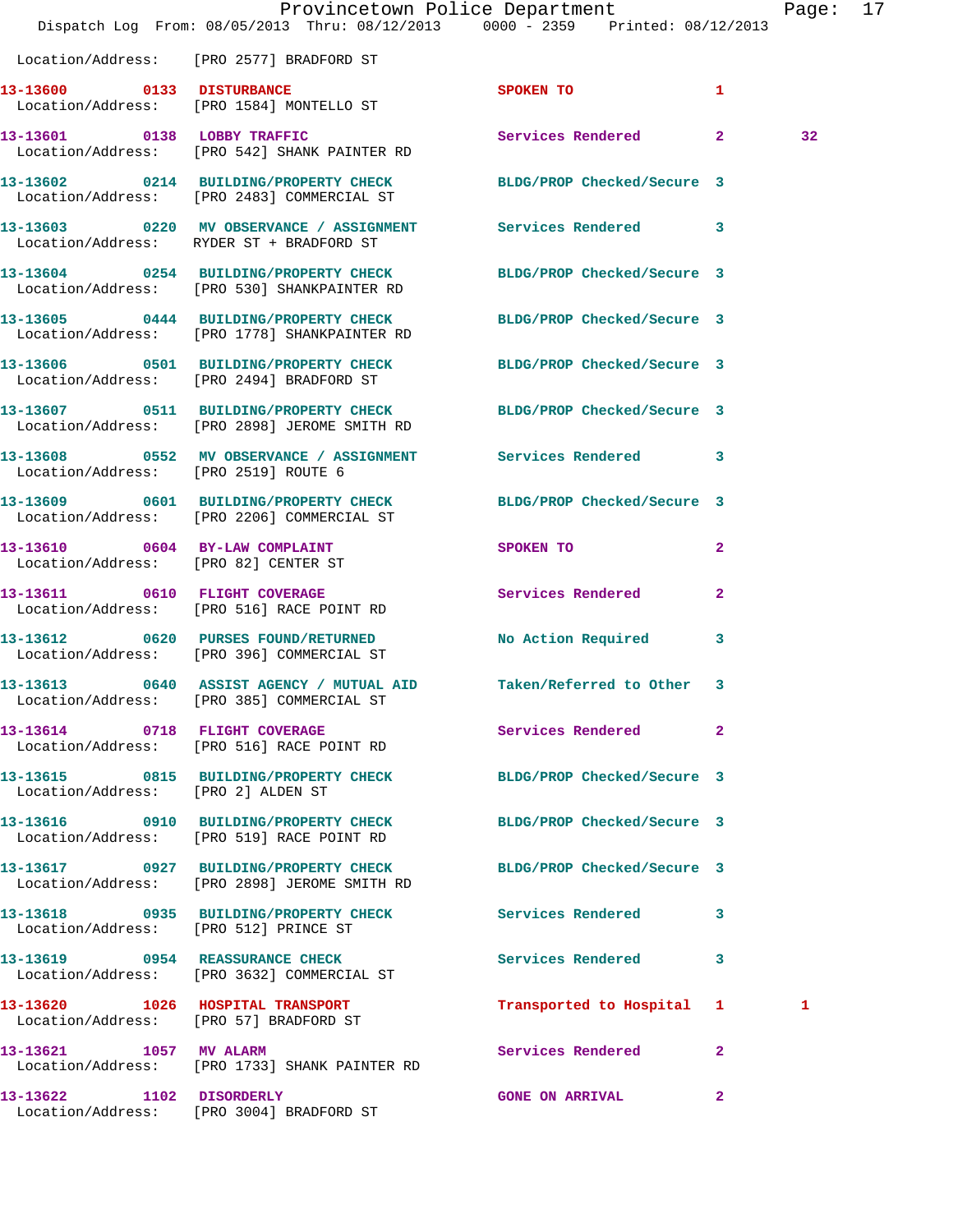## Provincetown Police Department Page: 18 Dispatch Log From: 08/05/2013 Thru: 08/12/2013 0000 - 2359 Printed: 08/12/2013 **13-13623 1125 BIKE LOCK BROKEN Services Rendered 2**  Location/Address: [PRO 3735] COMMERCIAL ST **13-13624 1130 ART DISPLAY COMPLAINT Unfounded 3**  Location/Address: [PRO 1952] COMMERCIAL ST **13-13625 1149 FOUND DEBIT CARD Services Rendered 3**  Location: [PRO 3431] LOPES SQUARE **13-13626 1159 BUILDING/PROPERTY CHECK BLDG/PROP Checked/Secure 3**  Location/Address: [PRO 2483] COMMERCIAL ST **13-13627 1204 ART DISPLAY COMPLAINT Unfounded 3**  Location/Address: [PRO 2843] COMMERCIAL ST **13-13628 1206 BOAT/HARBORMASTER Services Rendered 2**  Location/Address: [PRO 3259] MACMILLAN WHARF **13-13629 1257 PANIC ALARM BLDG/PROP Checked/Secure 1**  Location/Address: [PRO 1562] CONWELL ST 13-13631 1308 LOST WALLET 1200 No Action Required 3 Location/Address: [PRO 106] COMMERCIAL ST **13-13632 1338 MEDICAL EMERGENCY Transported to Hospital 1**  Location/Address: [PRO 2904] WEST VINE ST **13-13633 1340 COMPLAINT No Action Required 3**  Location/Address: [PRO 3908] COMMERCIAL ST 13-13634 1343 ALARM - GENERAL **Services Rendered** 1 Location/Address: [PRO 514] RACE POINT RD **13-13636 1438 LOST IPHONE Services Rendered 3**  Location/Address: [PRO 542] SHANK PAINTER RD **13-13637 1444 LOST DIAMOND RING No Action Required 3**  Location/Address: [PRO 542] SHANK PAINTER RD **13-13638 1457 MEDICAL EMERGENCY/DOT Transported to Hospital 1**  Location/Address: [PRO 440] HARRY KEMP WAY **13-13640 1524 MV OBSERVANCE / ASSIGNMENT Services Rendered 3**  Location/Address: BRADFORD ST + HOWLAND ST **13-13641 1535 MV DISABLED Services Rendered 2**

Location/Address: RACE POINT RD

**13-13642 1538 MV STOP VERBAL WARNING 3**  Location/Address: [PRO 1235] BRADFORD ST

**13-13643 1540 FOUND WALLET/RETURNED Services Rendered 3**  Location: [PRO 3431] LOPES SQUARE

Location/Address: [PRO 391] COMMERCIAL ST

Location/Address: WILLOW DR

Location/Address: [PRO 3222] ALDEN ST

**13-13647 1641 911 ABANDONED Services Rendered 1**  Location/Address: [PRO 63] BRADFORD ST EXT

**13-13649 1659 BUILDING/PROPERTY CHECK BLDG/PROP Checked/Secure 3**  Location/Address: [PRO 489] MAYFLOWER AVE

**13-13648 1701 BUILDING/PROPERTY CHECK Services Rendered 3**  Location/Address: [PRO 2206] COMMERCIAL ST

13-13644 1554 PARK, WALK & TALK **Services Rendered** 2

**13-13645 1559 MV HIT & RUN Services Rendered 2** 

**13-13646 1607 MEDICAL EMERGENCY Transported to Hospital 1**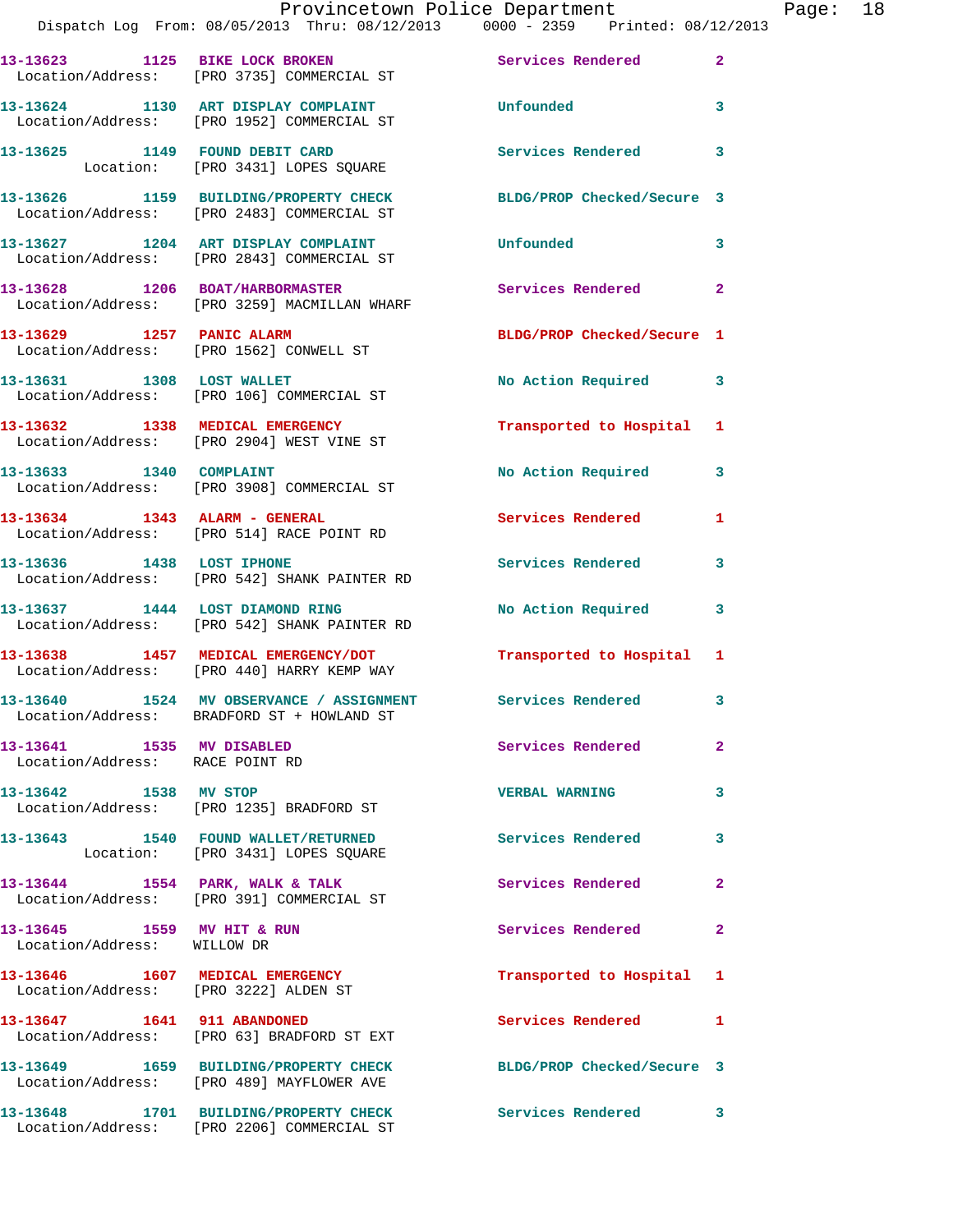| 13-13650 1750 DISTURBANCE                                         | Location/Address: [PRO 433] RYDER ST EXT                                                               | Services Rendered<br>$\blacksquare$ |              |
|-------------------------------------------------------------------|--------------------------------------------------------------------------------------------------------|-------------------------------------|--------------|
|                                                                   | 13-13651 1808 LOST BLACK WALLET<br>Location/Address: [PRO 542] SHANK PAINTER RD                        | <b>Services Rendered</b>            | 3            |
|                                                                   | 13-13652 1823 PARK, WALK & TALK<br>Location/Address: [PRO 105] COMMERCIAL ST                           | Services Rendered                   | $\mathbf{2}$ |
| 13-13653 1906 MV HIT & RUN<br>Refer To Accident: 13-49-AC         | Location/Address: [PRO 542] SHANK PAINTER RD                                                           | Services Rendered                   | $\mathbf{2}$ |
|                                                                   | 13-13654 1958 MEDICAL EMERGENCY<br>Location/Address: [PRO 2702] COMMERCIAL ST                          | <b>GONE ON ARRIVAL</b>              | $\mathbf{1}$ |
|                                                                   | 13-13656 2015 BUILDING/PROPERTY CHECK<br>Location/Address: [PRO 530] SHANKPAINTER RD                   | BLDG/PROP Checked/Secure 3          |              |
| 13-13657 2019 PEDI CAB STOP                                       | Location/Address: BRADFORD ST + COURT ST                                                               | <b>VERBAL WARNING</b>               | 3            |
|                                                                   | 13-13658 2033 MEDICAL EMERGENCY<br>Location/Address: [PRO 2672] COMMERCIAL ST                          | Transported to Hospital 1           |              |
|                                                                   | 13-13660 2115 BUILDING/PROPERTY CHECK<br>Location/Address: [PRO 2206] COMMERCIAL ST                    | BLDG/PROP Checked/Secure 3          |              |
| 13-13661 2122 FOLLOW UP                                           | Location/Address: [PRO 3333] COMMERCIAL ST                                                             | Services Rendered 2                 |              |
| Location/Address: [PRO 3287] ROUTE 6                              | 13-13662 2126 BUILDING/PROPERTY CHECK                                                                  | BLDG/PROP Checked/Secure 3          |              |
| 13-13663 2130 COMPLAINT<br>Location/Address: [PRO 57] BRADFORD ST |                                                                                                        | Services Rendered 3                 |              |
| 13-13664 2132 MV STOP<br>Location/Address: RYDER ST               |                                                                                                        | <b>VERBAL WARNING</b>               | 3            |
|                                                                   | 13-13666 2214 BUILDING/PROPERTY CHECK<br>Location/Address: [PRO 182] COMMERCIAL ST                     | BLDG/PROP Checked/Secure 3          |              |
|                                                                   | 13-13667 2215 BUILDING/PROPERTY CHECK<br>Location/Address: [PRO 175] COMMERCIAL ST                     | BLDG/PROP Checked/Secure 3          |              |
| 13-13668 2227 NOISE COMPLAINT                                     | Location/Address: [PRO 444] HIGH POLE HILL                                                             | Services Rendered                   | 3            |
| 13-13670 2302 NOISE COMPLAINT                                     | Location/Address: [PRO 444] HIGH POLE HILL                                                             | Services Rendered                   | 3            |
| 13-13677 2328 NOISE COMPLAINT                                     | Location/Address: [PRO 3276] COMMERCIAL ST                                                             | LICENSING/NO ACTION                 | 3            |
|                                                                   | 13-13671 2339 MV OBSERVANCE / ASSIGNMENT Services Rendered<br>Location/Address: RYDER ST + BRADFORD ST |                                     | 3            |
| 13-13672 2346 MV STOP<br>Location/Address: [PRO 2513] ROUTE 6     |                                                                                                        | <b>VERBAL WARNING</b>               | 3            |
| 13-13674 2355 MV DISABLED<br>Location/Address: [PRO 2521] ROUTE 6 |                                                                                                        | Services Rendered                   | $\mathbf{2}$ |
| 13-13675 2356 MV STOP                                             |                                                                                                        | <b>VERBAL WARNING</b>               | 3            |

**For Date: 08/11/2013 - Sunday**

Location/Address: BRADFORD ST + PEARL ST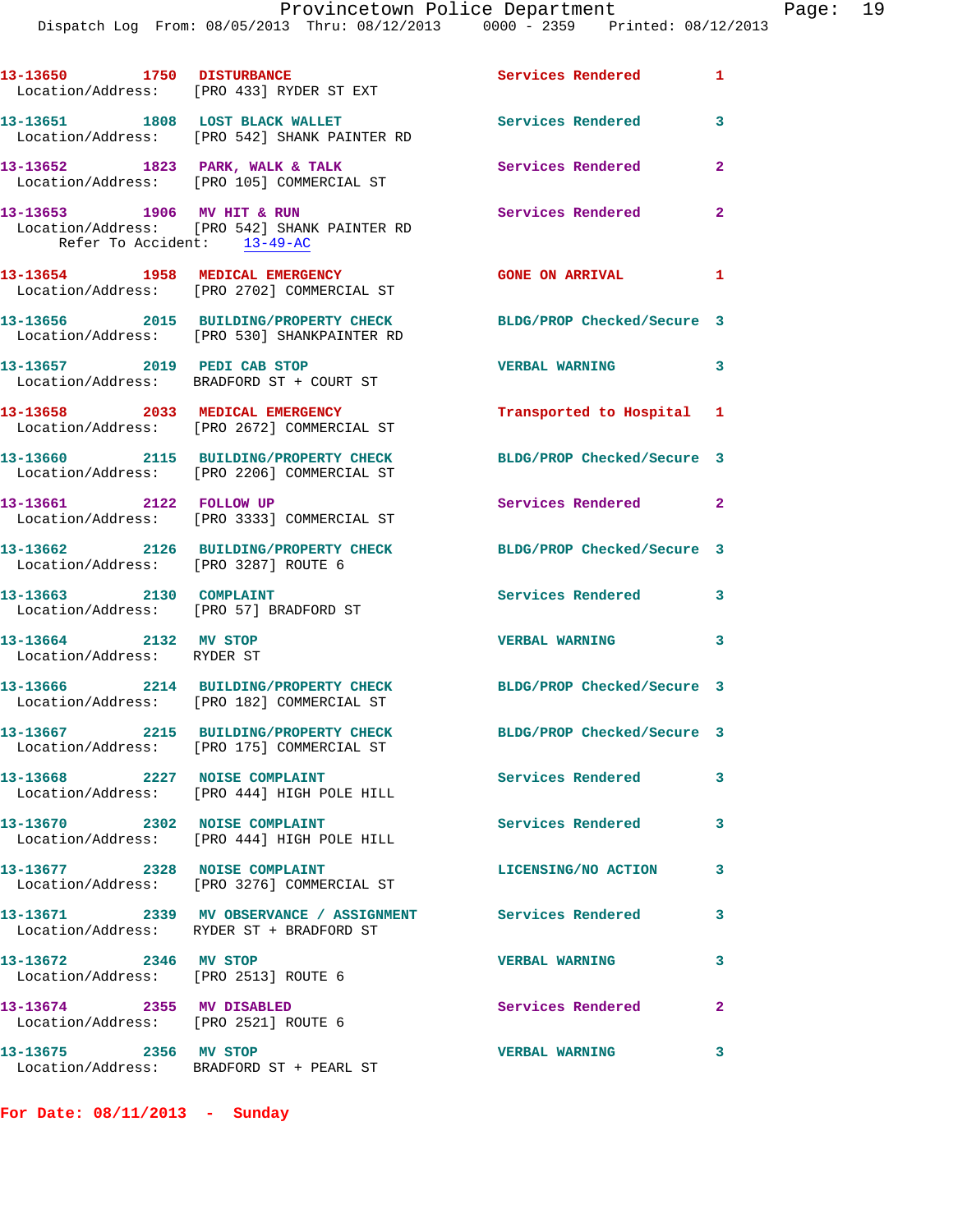|                                                         | Provincetown Police Department<br>Dispatch Log From: 08/05/2013 Thru: 08/12/2013 0000 - 2359 Printed: 08/12/2013 |                         |                | Page: 20 |  |
|---------------------------------------------------------|------------------------------------------------------------------------------------------------------------------|-------------------------|----------------|----------|--|
|                                                         | 13-13676 0003 FOUND IPHONE/OWNER RETRIEVED Services Rendered 3<br>Location/Address: [PRO 3259] MACMILLAN WHARF   |                         |                |          |  |
| 13-13678 0010 MV STOP                                   | Location/Address: [PRO 3440] ROUTE 6                                                                             | <b>VERBAL WARNING</b> 3 |                |          |  |
|                                                         | 13-13681 0020 PARK, WALK & TALK 2000 Services Rendered<br>Location: [PRO 3431] LOPES SQUARE                      |                         | $\mathbf{2}$   |          |  |
|                                                         | 13-13682 0026 PARK, WALK & TALK Services Rendered<br>Location: [PRO 3431] LOPES SQUARE                           |                         | $\mathbf{2}$   |          |  |
|                                                         | 13-13684 0053 MEDICAL EMERGENCY<br>Location/Address: [PRO 57] BRADFORD ST                                        | No Action Required 1    |                |          |  |
|                                                         | 13-13686 0119 ALARM - GENERAL<br>Location/Address: [PRO 3374] COMMERCIAL ST                                      | Services Rendered       | $\mathbf{1}$   |          |  |
| Refer To $P/C$ : 13-171-AR                              | 13-13687 0126 DISTURBANCE<br>Location/Address: [PRO 527] RYDER ST EXT                                            | Peace Restored 1        |                |          |  |
|                                                         | 13-13688 0128 LOBBY TRAFFIC<br>Location/Address: [PRO 542] SHANK PAINTER RD                                      | Services Rendered 2     |                | 25       |  |
|                                                         | 13-13689 0215 NOISE COMPLAINT CONSERVENT CONSERVAL 3<br>Location/Address: [PRO 2002] PLEASANT ST                 |                         |                |          |  |
| Location/Address: PROVINCELANDS RD                      | 13-13691 0251 MV COMPLAINT                                                                                       | Services Rendered       | $\mathbf{2}$   |          |  |
|                                                         | 13-13692 0317 NOISE COMPLAINT Services Rendered<br>Location/Address: [PRO 3430] COMMERCIAL ST                    |                         | $\mathbf{3}$   |          |  |
|                                                         | 13-13693 0420 GENERAL INFO/JOHN DOUGH'S Services Rendered 3                                                      |                         |                |          |  |
|                                                         | 13-13694 0919 BUILDING/PROPERTY CHECK Services Rendered 3<br>Location/Address: [PRO 2898] JEROME SMITH RD        |                         |                |          |  |
| Location/Address: THISTLEMORE RD                        | 13-13695 0931 PARKING COMPLAINT / GENERAL Services Rendered                                                      |                         | 3              |          |  |
| Location/Address: [PRO 506] PEARL ST                    | 13-13696 0935 PARKING COMPLAINT / GENERAL Citation/Warning Issued 3                                              |                         |                |          |  |
|                                                         | 13-13697 1028 LOST WEDDING BAND<br>Location/Address: [PRO 2499] RACE POINT RD                                    | Services Rendered 3     |                |          |  |
|                                                         | 13-13698 1030 BUILDING/PROPERTY CHECK Services Rendered 3<br>Location/Address: [PRO 2483] COMMERCIAL ST          |                         |                |          |  |
| 13-13700 1041 THREATS<br>Location/Address: STANDISH AVE |                                                                                                                  | Services Rendered       | $\overline{2}$ |          |  |
|                                                         | 13-13699 1048 PARKING COMPLAINT / GENERAL Citation/Warning Issued 3<br>Location/Address: [PRO 1000] MONTELLO ST  |                         |                |          |  |
|                                                         | 13-13701 1100 LOST WALLET<br>Location: [PRO 3431] LOPES SQUARE                                                   | Services Rendered       | 3              |          |  |
| 13-13704 1109 LOST WALLET                               | Location/Address: [PRO 80] CARVER ST                                                                             | Services Rendered 3     |                |          |  |
| Location/Address: [PRO 2521] ROUTE 6                    | 13-13705 1110 MV OBSERVANCE / ASSIGNMENT Services Rendered                                                       |                         | 3              |          |  |
| 13-13706 1115 MV STOP                                   | Location/Address: BRADFORD ST + COMMERCIAL ST                                                                    | <b>VERBAL WARNING</b>   | 3              |          |  |
|                                                         | 13-13708 1124 DISORDERLY/FIGHT NETRATIENT REFUSAL<br>Location/Address: [PRO 3421] COMMERCIAL ST                  |                         | 2              |          |  |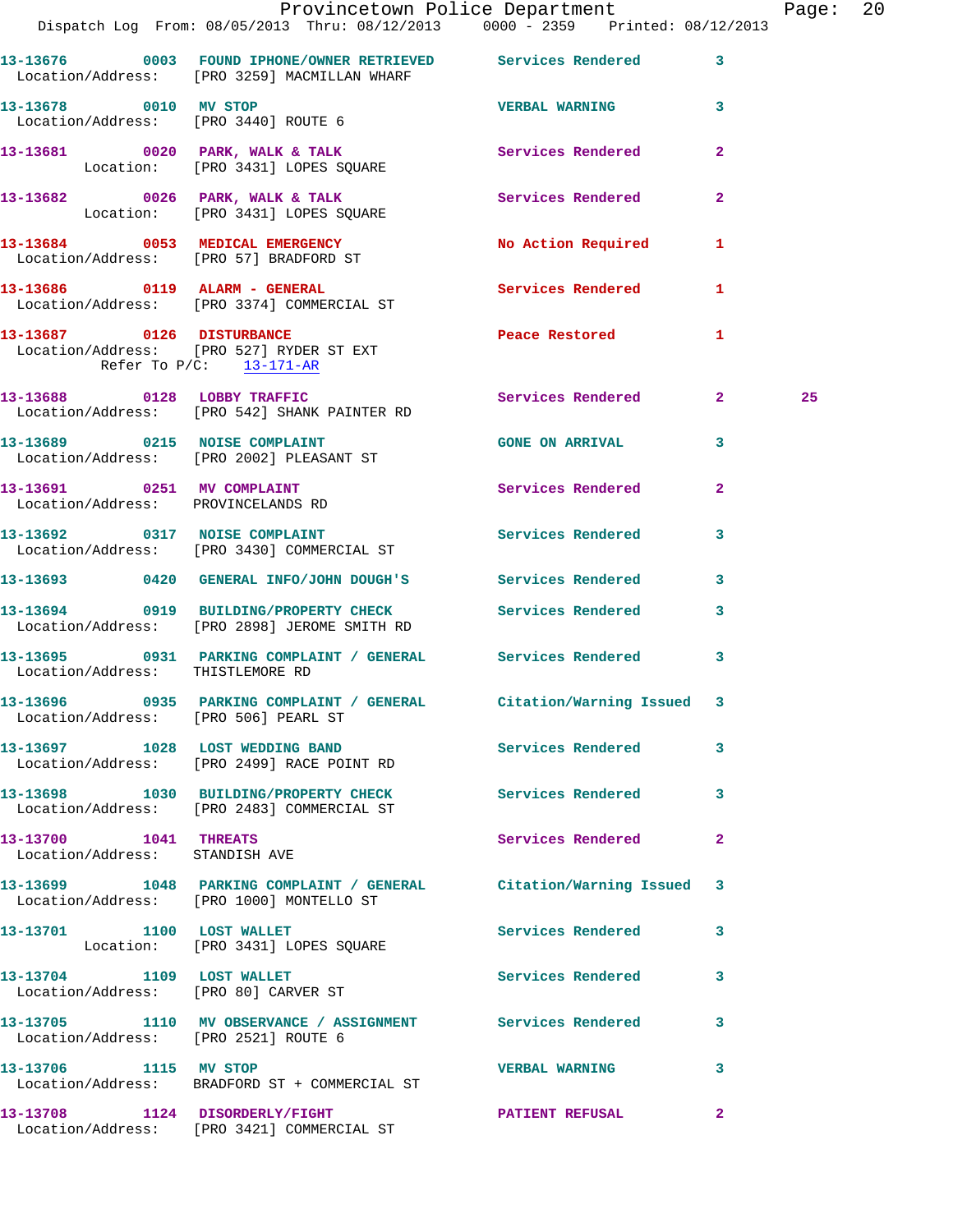|                                                        | 13-13709 1136 FOUND BACKPACK<br>Location/Address: [PRO 542] SHANK PAINTER RD                                 | <b>Services Rendered</b>   | $\overline{\mathbf{3}}$ |
|--------------------------------------------------------|--------------------------------------------------------------------------------------------------------------|----------------------------|-------------------------|
|                                                        | 13-13710 1201 MEDICAL EMERGENCY<br>Location/Address: SHANK PAINTER RD + BRADFORD ST                          | Transported to Hospital    | 1                       |
|                                                        | 13-13711 1218 MEDICAL EMERGENCY<br>Location/Address: [PRO 1449] ATKINS MAYO RD                               | PATIENT REFUSAL            | 1                       |
|                                                        | 13-13712 1219 MEDICAL EMERGENCY<br>Location/Address: [PRO 440] HARRY KEMP WAY                                | Transported to Hospital    | 1                       |
| Location/Address: ROUTE 6                              | 13-13714 1236 LOST CHANGE PURSE/ID                                                                           | <b>Services Rendered</b>   | 3                       |
|                                                        | 13-13715 1259 MV OBSERVANCE / ASSIGNMENT Services Rendered<br>Location/Address: THISTLEMORE RD + BRADFORD ST |                            | 3                       |
| 13-13716 1306 MV STOP                                  | Location/Address: [PRO 2149] COMMERCIAL ST                                                                   | <b>VERBAL WARNING</b>      | 3                       |
| 13-13717 1315 MV COMPLAINT                             | Location/Address: CONWELL ST + BRADFORD ST                                                                   | Services Rendered          | $\overline{2}$          |
| 13-13718 1319 MV STOP                                  | Location/Address: [PRO 1886] BRADFORD ST                                                                     | <b>VERBAL WARNING</b>      | 3                       |
|                                                        | 13-13713 1324 BOAT/HARBORMASTER<br>Location/Address: [PRO 542] SHANK PAINTER RD                              | <b>Services Rendered</b>   | $\overline{2}$          |
| 13-13719 1337 MV STOP<br>Location/Address: BRADFORD ST |                                                                                                              | <b>VERBAL WARNING</b>      | 3                       |
|                                                        | 13-13721 1345 MISSING SWIMMER<br>Location/Address: [PRO 2490] PROVINCELANDS RD                               | SPOKEN TO                  | 1                       |
|                                                        | 13-13723 1505 MV OBSERVANCE / ASSIGNMENT<br>Location/Address: [PRO 1858] BRADFORD ST                         | <b>Services Rendered</b>   | 3                       |
|                                                        | 13-13724 1518 911 GENERAL<br>Location/Address: [PRO 2518] ROUTE 6                                            | Services Rendered          | 1                       |
|                                                        | 13-13725 1601 MEDICAL EMERGENCY<br>Location/Address: [PRO 2812] HARRY KEMP WAY                               | <b>Services Rendered</b>   | 1                       |
| 13-13726                                               | 1623 SHOPLIFTING<br>Location/Address: [PRO 3296] SHANK PAINTER RD                                            | Investigated               | 3                       |
| 13-13727 1633 MISSING PERSON                           | Location/Address: [PRO 3741] COMMERCIAL ST                                                                   | <b>Services Rendered</b>   | 1                       |
|                                                        | 13-13728 1640 MEDICAL EMERGENCY/DOT<br>Location/Address: [PRO 440] HARRY KEMP WAY                            | Transported to Hospital 1  |                         |
|                                                        | 13-13730 1803 BUILDING/PROPERTY CHECK<br>Location/Address: [PRO 2483] COMMERCIAL ST                          | BLDG/PROP Checked/Secure 3 |                         |
| 13-13731 1808 LARCENY                                  | Location/Address: [PRO 3296] SHANK PAINTER RD<br>Refer To Arrest: 13-173-AR                                  | Arrest(s) Made             | $\mathbf{2}$            |
|                                                        | 13-13732 1823 COMPLAINT/BEACH FIRE<br>Location/Address: [PRO 2129] COMMERCIAL ST                             | <b>GONE ON ARRIVAL</b>     | $\overline{\mathbf{3}}$ |
|                                                        | 13-13733 1832 FOUND KEYS<br>Location/Address: [PRO 542] SHANK PAINTER RD                                     | Services Rendered 3        |                         |
|                                                        |                                                                                                              |                            |                         |

**13-13734 1859 911 ABANDONED Services Rendered 1** 

Location/Address: [EAS] STATE HWY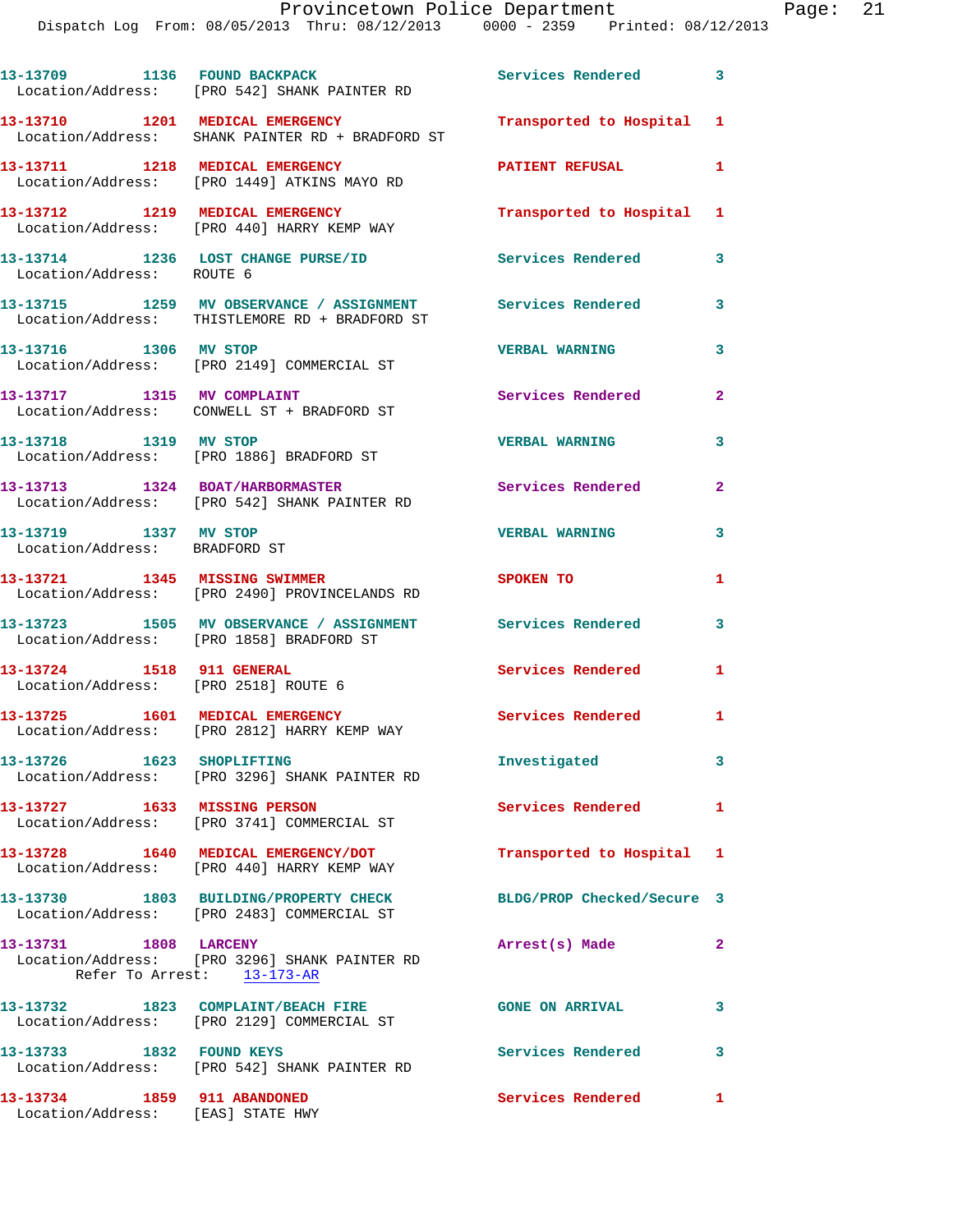|                                                     | Provincetown Police Department<br>Dispatch Log From: 08/05/2013 Thru: 08/12/2013 0000 - 2359 Printed: 08/12/2013 |                           |              | Page: 22 |  |
|-----------------------------------------------------|------------------------------------------------------------------------------------------------------------------|---------------------------|--------------|----------|--|
|                                                     | 13-13735 1917 BUILDING/PROPERTY CHECK BLDG/PROP Checked/Secure 3<br>Location/Address: [PRO 3317] CEMETERY RD     |                           |              |          |  |
|                                                     |                                                                                                                  | VERBAL WARNING 3          |              |          |  |
|                                                     | 13-13737 2001 DISTURBANCE<br>Location/Address: [PRO 175] COMMERCIAL ST                                           | Investigated 1            |              |          |  |
|                                                     | 13-13738 2007 MEDICAL EMERGENCY<br>Location/Address: [PRO 175] COMMERCIAL ST                                     | Transported to Hospital 1 |              |          |  |
|                                                     | 13-13739 2042 FOLLOW UP<br>Location/Address: [PRO 3670] SHANK PAINTER RD                                         | Services Rendered 2       |              |          |  |
|                                                     | 13-13740 2103 MEDICAL EMERGENCY<br>Location/Address: [PRO 1892] SHANK PAINTER RD                                 | Services Rendered 1       |              |          |  |
|                                                     | 13-13741 2111 MEDICAL EMERGENCY<br>Location/Address: [PRO 182] COMMERCIAL ST                                     | Transported to Hospital 1 |              |          |  |
|                                                     | 13-13742 2138 DISTURBANCE<br>Location/Address: [PRO 175] COMMERCIAL ST                                           | Services Rendered 1       |              |          |  |
|                                                     | 13-13743 2155 BUILDING/PROPERTY CHECK BLDG/PROP Checked/Secure 3<br>Location/Address: [PRO 2206] COMMERCIAL ST   |                           |              |          |  |
| 13-13744 2200 MV STOP                               | Location/Address: [PRO 106] COMMERCIAL ST                                                                        | VERBAL WARNING 3          |              |          |  |
|                                                     | 13-13745 2259 MV STOP<br>Location/Address: [PRO 731] BRADFORD ST                                                 | <b>VERBAL WARNING</b>     | 3            |          |  |
|                                                     | 13-13748 2300 BUILDING/PROPERTY CHECK BLDG/PROP Checked/Secure 3<br>Location/Address: [PRO 306] COMMERCIAL ST    |                           |              |          |  |
|                                                     | 13-13746 2305 SLEEPING ON BEACH/LAST WARNING VERBAL WARNING<br>Location/Address: [PRO 3066] COMMERCIAL ST        |                           | $\mathbf{2}$ |          |  |
| 13-13749 2340 BAR CHECK                             | Location/Address: [PRO 399] COMMERCIAL ST                                                                        | Services Rendered         | $\mathbf{2}$ |          |  |
| 13-13750                                            | 2342 BAR CHECK<br>Location/Address: [PRO 3443] COMMERCIAL ST                                                     | Services Rendered         | 2            |          |  |
|                                                     | 13-13751 2350 MV OBSERVANCE / ASSIGNMENT<br>Location/Address: BRADFORD ST + STANDISH ST                          | Services Rendered         | 3            |          |  |
| 13-13752 2352 MV STOP<br>Location/Address: ALDEN ST | Refer To $P/C$ : 13-174-AR                                                                                       | Arrest(s) Made            | 3            |          |  |
| For Date: $08/12/2013$ - Monday                     |                                                                                                                  |                           |              |          |  |

| 0051<br>13–13753 | NOISE COMPLAINT/NO VIOLATION<br>Location/Address: [PRO 2140] COMMERCIAL ST   | SPOKEN TO                  |              |   |
|------------------|------------------------------------------------------------------------------|----------------------------|--------------|---|
| 13-13754 0052    | ALARM - GENERAL<br>Location/Address: [PRO 3167] COMMERCIAL ST                | Services Rendered          | 1            |   |
| 13-13755<br>0111 | <b>DISTURBANCE</b><br>Location/Address: [PRO 269] COMMERCIAL ST              | Peace Restored             |              |   |
| 13-13756 0143    | <b>BUILDING/PROPERTY CHECK</b><br>Location/Address: [PRO 2206] COMMERCIAL ST | BLDG/PROP Checked/Secure 3 |              |   |
| 13–13757<br>0150 | MEDICAL EMERGENCY<br>Location/Address: [PRO 597] COMMERCIAL ST               | Transported to Hospital 1  |              |   |
| 13-13761<br>0200 | LOBBY TRAFFIC                                                                | Services Rendered          | $\mathbf{2}$ | 6 |